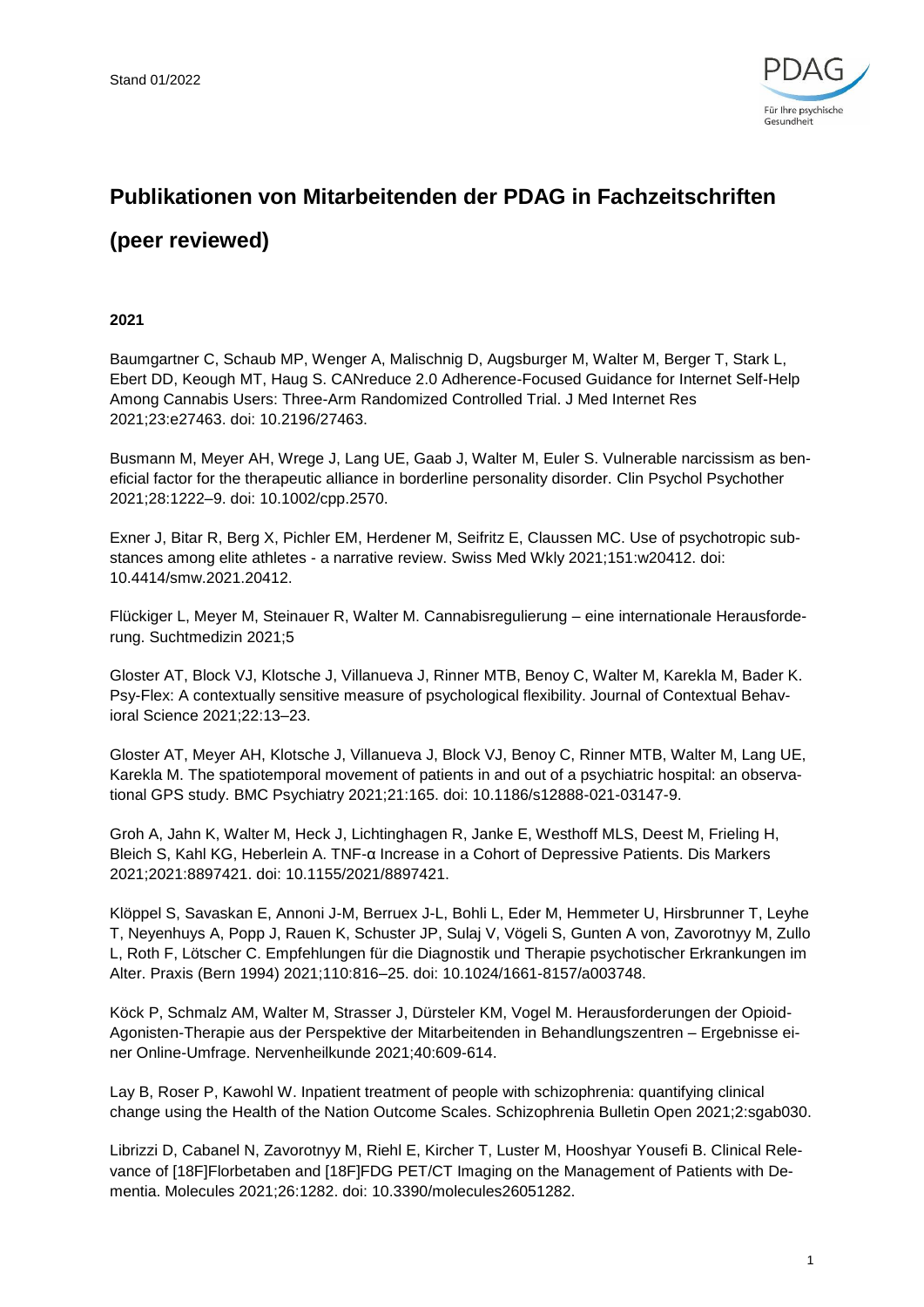

Lötscher F, Steinauer R, Lang U, Wiesbeck G, Walter M. Über den Umgang mit Alkohol–eine qualitative Auswertung von 30 Interviews mit alkoholabhängigen Patienten. Fortschritte Der Neurologie·Psychiatrie 2021.

Macina C, Bendel R, Walter M, Wrege JS. Somatization and Somatic Symptom Disorder and its overlap with dimensionally measured personality pathology: A systematic review. J Psychosom Res 2021;151:110646. doi: 10.1016/j.jpsychores.2021.110646.

Meyer M, Flückiger L, Steinauer R, Walter M. Cannabiskonsum und Cannabisabhängigkeit – ein Update. Suchtmedizin 2021;5

Meyer M, Mücke AK, Strasser J, Walter M, Vogel M. Nasale Applikationsform in der opioidgestützten Behandlung. Suchtmedizin 2021;4:219-224

Meyer M, Sattler I, Schilling H, Lang UE, Schmidt A, Colledge F, Walter M. Mental Disorders in Individuals With Exercise Addiction-A Cross-Sectional Study. Front Psychiatry 2021;12:751550. doi: 10.3389/fpsyt.2021.751550.

Meyer M, Walter M, Borgwardt S, Scheidegger A, Lang E, Köck P. Case Report: CBD Cigarettes for Harm Reduction and Adjunctive Therapy in a Patient With Schizophrenia and Substance Use Disorder. Front Psychiatry 2021;12:712110. doi: 10.3389/fpsyt.2021.712110.

Michels L, Riese F, Meyer R, Kälin AM, Leh SE, Unschuld PG, Luechinger R, Hock C, O'Gorman R, Kollias S, Gietl A. EEG-fMRI Signal Coupling Is Modulated in Subjects With Mild Cognitive Impairment and Amyloid Deposition. Front Aging Neurosci 2021;13:631172. doi: 10.3389/fnagi.2021.631172.

Murck H, Luerweg B, Hahn J, Braunisch M, Jezova D, Zavorotnyy M, Konrad C, Jansen A, Kircher T. Ventricular volume, white matter alterations and outcome of major depression and their relationship to endocrine parameters - A pilot study. World J Biol Psychiatry 2021;22:104–18. doi: 10.1080/15622975.2020.1757754.

Niedermoser DW, Hadjar A, Ankli V, Schweinfurth N, Zueger C, Poespodihardjo R, Petitjean S, Wiesbeck G, Walter M. A Typical Case Report: Internet Gaming Disorder Psychotherapy Treatment in Private Practice. Int J Environ Res Public Health 2021;18:2083. doi: 10.3390/ijerph18042083.

Niedermoser DW, Kalak N, Meyer M, Schweinfurth N, Walter M, E Lang U. How a Depressive Medical Doctor Profited in the Long-Term from a New and Short Psychological Group-Treatment against Major Depressive Disorder. Int J Environ Res Public Health 2021;18:1925. doi: 10.3390/ijerph18041925.

Niedermoser DW, Petitjean S, Schweinfurth N, Wirz L, Ankli V, Schilling H, Zueger C, Meyer M, Poespodihardjo R, Wiesbeck G. Shopping addiction: A brief review. Practice Innovations 2021.

Pichler EM, Stulz N, Wyder L, Heim S, Watzke B, Kawohl W. Long-Term Effects of the Individual Placement and Support Intervention on Employment Status: 6-Year Follow-Up of a Randomized Controlled Trial. Front Psychiatry 2021;12:709732. doi: 10.3389/fpsyt.2021.709732.

Schaub AC, Kirschner M, Schweinfurth N, Mählmann L, Kettelhack C, Engeli EE, Doll JPK, Borgwardt S, Lang UE, Kaiser S, Walter M, Herdener M, Wrege J, Schmidt A. Neural mapping of anhedonia across psychiatric diagnoses: A transdiagnostic neuroimaging analysis. Neuroimage Clin 2021;32:102825. doi: 10.1016/j.nicl.2021.102825.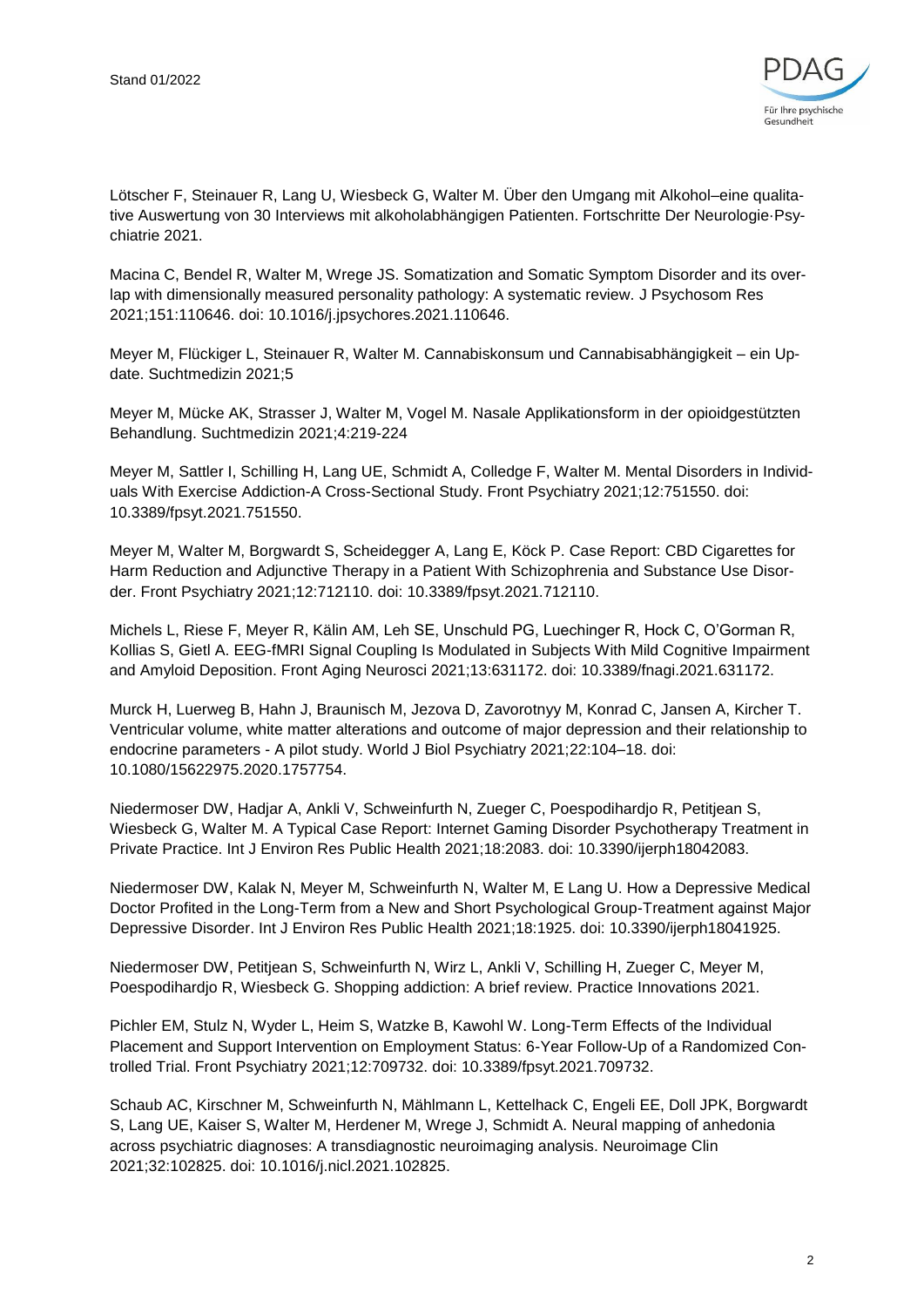

Schmidt A, Vogel M, Baumgartner S, Wiesbeck GA, Lang U, Borgwardt S, Walter M. Brain volume changes after long-term injectable opioid treatment: A longitudinal voxel-based morphometry study. Addict Biol 2021;26:e12970. doi: 10.1111/adb.12970.

Seiler A, Meyer R, Boettger S. Delirmanagement in der Palliative Care. Praxis (Bern 1994) 2021;110:872–8. doi: 10.1024/1661-8157/a003782.

Traynor JM, Wrege JS, Walter M, Ruocco AC. Dimensional personality impairment is associated with disruptions in intrinsic intralimbic functional connectivity. Psychol Med 2021:1–11. doi: 10.1017/S0033291721002865.

Treyer V, Meyer RS, Buchmann A, Crameri GAG, Studer S, Saake A, Gruber E, Unschuld PG, Nitsch RM, Hock C, Gietl AF. Physical activity is associated with lower cerebral beta-amyloid and cognitive function benefits from lifetime experience-a study in exceptional aging. PLoS One 2021;16:e0247225. doi: 10.1371/journal.pone.0247225.

Wrege JS, Busmann M, Meyer AH, Euler S, Lang UE, Walter M. Impulsiveness in borderline personality disorder predicts the long-term outcome of a psychodynamic treatment programme. Clin Psychol Psychother 2021;28:633–41. doi: 10.1002/cpp.2526.

Wrege JS, Ruocco AC, Carcone D, Lang UE, Lee ACH, Walter M. Facial Emotion Perception in Borderline Personality Disorder: Differential Neural Activation to Ambiguous and Threatening Expressions and Links to Impairments in Self and Interpersonal Functioning. J Affect Disord 2021;284:126–35. doi: 10.1016/j.jad.2021.01.042.

#### **2020**

Aleksandrowicz A, Hagenmuller F, Haker H, Heekeren K, Theodoridou A, Walitza S, Ehlis AC, Fallgatter A, Rössler W, Kawohl W. Frontal brain activity in individuals at risk for schizophrenic psychosis and bipolar disorder during the emotional Stroop task - an fNIRS study. Neuroimage Clin. 2020;26:102232. doi: 10.1016/j.nicl.2020.102232. Epub 2020 Mar 2.

Antonucci LA, Nettis MA, Juckel G, Roser P, Pergola G, Thoma P. Selective recall deficits for heterogeneous associations in detoxified individuals with alcohol use disorder. Behav Brain Res. 2020 Jul 15;390:112688. doi: 10.1016/j.bbr.2020.112688. Epub 2020 May 12.

Boettger S, Meyer R, Richter A, Rudiger A, Schubert M, Jenewein J, Nuñez DG. Delirium in the intensive care setting dependent on the Richmond Agitation and Sedation Scale (RASS): Inattention and visuo-spatial impairment as potential screening domains. Palliat Support Care 2020;18:148–57. doi: 10.1017/S1478951519000683.

Burrer A, Caravaggio F, Manoliu A, Plitman E, Gütter K, Habermeyer B, Stämpfli P, Abivardi A, Schmidt A, Borgwardt S, Chakravarty M, Lepage M, Dagher A, Graff-Guerrero A, Seifritz E, Kaiser S, Kirschner M. Apathy is not associated with reduced ventral striatal volume in patients with schizophrenia. Schizophr Res. 2020 Sep;223:279-288. doi: 10.1016/j.schres.2020.08.018. Epub 2020 Sep 11.

Chamakalayil S, Strasser J, Vogel M, Brand S, Walter M, Dürsteler KM. Methylphenidate for Attention-Deficit and Hyperactivity Disorder in Adult Patients With Substance Use Disorders: Good Clinical Practice. Front Psychiatry 2020;11:540837. doi: 10.3389/fpsyt.2020.540837.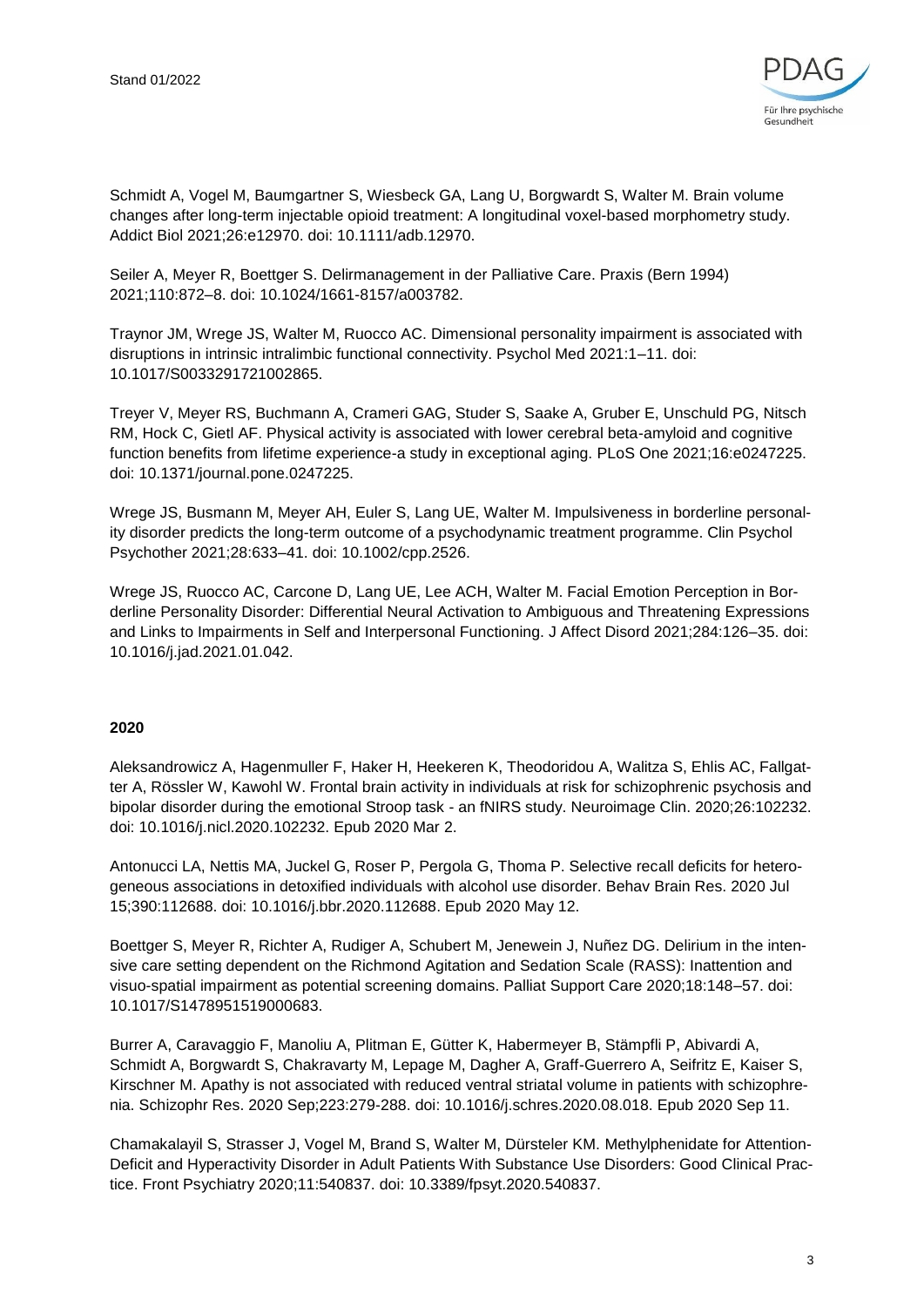

Colledge F, Cody R, Buchner UG, Schmidt A, Pühse U, Gerber M, Wiesbeck G, Lang UE, Walter M. Excessive Exercise-A Meta-Review. Front Psychiatry 2020;11:521572. doi: 10.3389/fpsyt.2020.521572.

Colledge F, Sattler I, Schilling H, Gerber M, Pühse U, Walter M. Mental disorders in individuals at risk for exercise addiction - A systematic review. Addict Behav Rep 2020;12:100314. doi: 10.1016/j.abrep.2020.100314.

Dammann G, Rudaz M, Benecke C, Riemenschneider A, Walter M, Pfaltz MC, Küchenhoff J, Clarkin JF, Gremaud-Heitz DJ. Facial Affective Behavior in Borderline Personality Disorder Indicating Two Different Clusters and Their Influence on Inpatient Treatment Outcome: A Preliminary Study. Front Psychol 2020;11:1658. doi: 10.3389/fpsyg.2020.01658.

Frizi R, Lay B, Seifritz E, Kawohl W, Habermeyer B, Roser P. Sociodemographic and Clinical Predictors of the Length of Psychiatric Inpatient Stay of Immigrants in Switzerland. Front. Psychiatry, 09 Dec 2020. doi.org/10.3389/fpsyt.2020.585798

Gaupp R, Walter M, Bader K, Benoy C, Lang UE. A Two-Day Acceptance and Commitment Therapy (ACT) Workshop Increases Presence and Work Functioning in Healthcare Workers. Front Psychiatry 2020;11:861. doi: 10.3389/fpsyt.2020.00861.

Groh A, Rhein M, Roy M, Gessner C, Lichtinghagen R, Heberlein A, Hillemacher T, Bleich S, Walter M, Frieling H. Trauma Severity in Early Childhood Correlates with Stress and Satiety Hormone Levels in a Pilot Cohort Receiving Diamorphine Maintenance Treatment. Eur Addict Res 2020;26:103–8. doi: 10.1159/000505293.

Heekeren K, Antoniadis S, Habermeyer B, Obermann C, Kirschner M, Seifritz E, Rössler W, Kawohl W. Psychiatric Acute Day Hospital as an Alternative to Inpatient Treatment. Front Psychiatry. 2020 May 25;11:471. doi: 10.3389/fpsyt.2020.00471.

Kagerer SM, van Bergen JMG, Li X, Quevenco FC, Gietl AF, Studer S, Treyer V, Meyer R, Kaufmann PA, Nitsch RM, van Zijl PCM, Hock C, Unschuld PG. APOE4 moderates effects of cortical iron on synchronized default mode network activity in cognitively healthy old-aged adults. Alzheimers Dement (Amst) 2020;12:e12002. doi: 10.1002/dad2.12002.

Kawohl W, Nordt C. COVID-19, unemployment, and suicide. Lancet Psychiatry. 2020 May;7(5):389- 390. doi: 10.1016/S2215-0366(20)30141-3.

Mucci A, Kawohl W, Maria C, Wooller A. Treating Schizophrenia: Open Conversations and Stronger Relationships Through Psychoeducation and Shared Decision-Making. Front Psychiatry. 2020 Aug 13;11:761. doi: 10.3389/fpsyt.2020.00761.

Müller F, Mühlhauser M, Holze F, Lang UE, Walter M, Liechti ME, Borgwardt S. Treatment of a Complex Personality Disorder Using Repeated Doses of LSD-A Case Report on Significant Improvements in the Absence of Acute Drug Effects. Front Psychiatry 2020;11:573953. doi: 10.3389/fpsyt.2020.573953.

Murck H, Lehr L, Hahn J, Braunisch MC, Jezova D, Zavorotnyy M. Adjunct Therapy With Glycyrrhiza Glabra Rapidly Improves Outcome in Depression-A Pilot Study to Support 11-Beta-Hydroxysteroid Dehydrogenase Type 2 Inhibition as a New Target. Front Psychiatry 2020;11:605949. doi: 10.3389/fpsyt.2020.605949.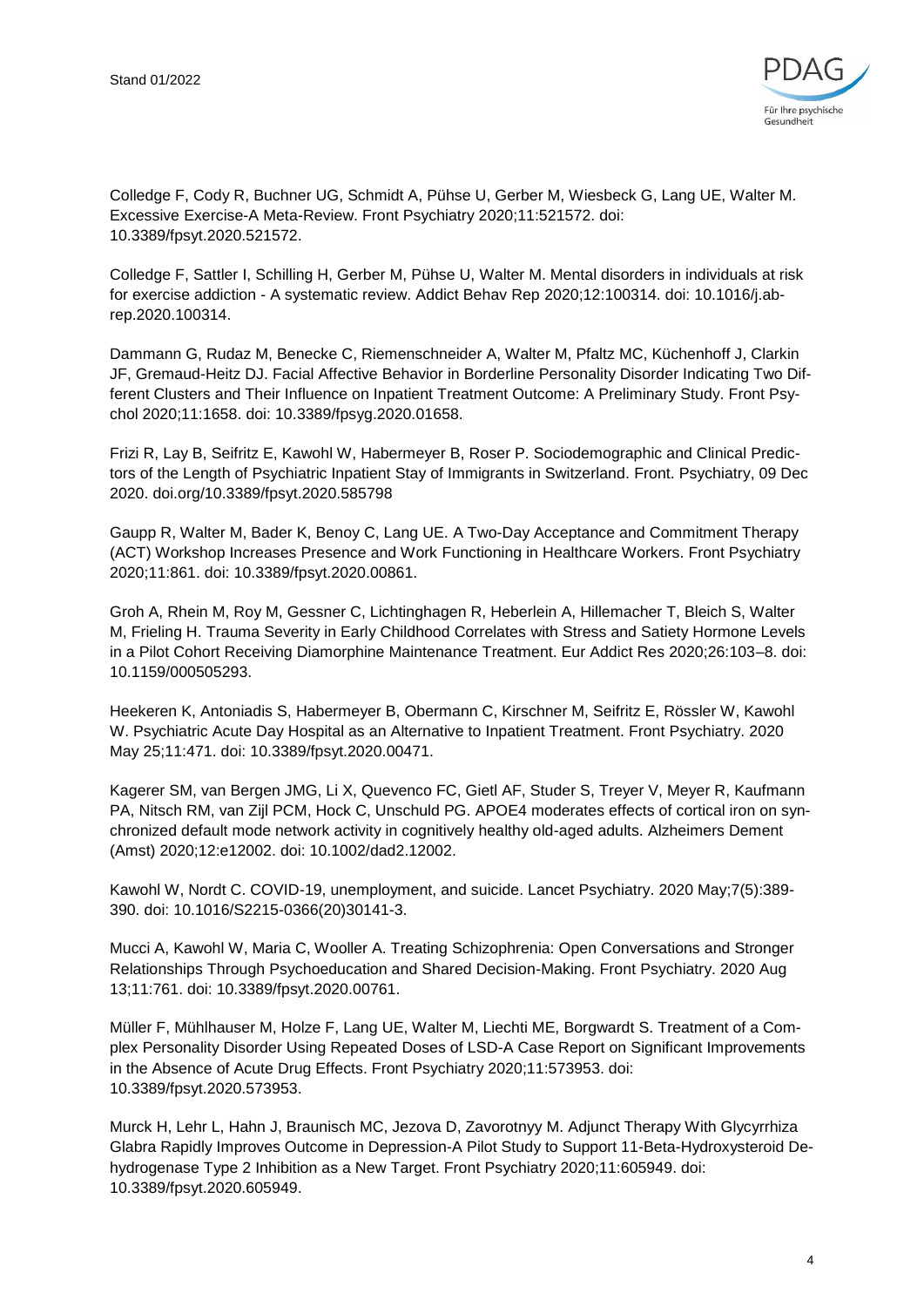

Murck H, Luerweg B, Hahn J, Braunisch M, Jezova D, Zavorotnyy M, Konrad C, Jansen A, Kircher T. Ventricular volume, white matter alterations and outcome of major depression and their relationship to endocrine parameters - A pilot study. World J Biol Psychiatry. 2020 May 15:1-15. doi: 10.1080/15622975.2020.1757754.

Quevenco FC, van Bergen JMG, Treyer V, Studer ST, Kagerer SM, Meyer R, Gietl AF, Kaufmann PA, Nitsch RM, Hock C, Unschuld PG. Functional Brain Network Connectivity Patterns Associated With Normal Cognition at Old-Age, Local β-amyloid, Tau, and APOE4. Front Aging Neurosci 2020;12:46. doi: 10.3389/fnagi.2020.00046.

Ramseyer F, Ebert A, Roser P, Edel MA, Tschacher W, Brüne M. Exploring nonverbal synchrony in borderline personality disorder: A double-blind placebo-controlled study using oxytocin. Br J Clin Psychol. 2020 Jun;59(2):186-207. doi: 10.1111/bjc.12240. Epub 2019 Nov 27.

Régio Brambilla C, Veselinović T, Rajkumar R, Mauler J, Orth L, Ruch A, Ramkiran S, Heekeren K, Kawohl W, Wyss C, Kops ER, Scheins J, Tellmann L, Boers F, Neumaier B, Ermert J, Herzog H, Langen KJ, Jon Shah N, Lerche C, Neuner I. mGluR5 receptor availability is associated with lower levels of negative symptoms and better cognition in male patients with chronic schizophrenia. Hum Brain Mapp. 2020 Jul;41(10):2762-2781. doi: 10.1002/hbm.24976. Epub 2020 Mar 9.

Schürch S, Fux CA, Dehler S, Conen A, Knuchel J, Friedl A, Eigenmann F, Roser P, Ackle P, Bregenzer A. Management of hepatitis C in opioid agonist therapy patients of the Swiss canton Aargau within and outside the cohort study. Swiss Med Wkly. 2020 Aug 6;150:w20317. doi: 10.4414/smw.2020.20317.

Steinauer R, Krückl JS, Moeller J, Vogel M, Wiesbeck GA, Walter M, Lang UE, Huber CG. Opening the Doors of a Substance Use Disorder Ward-Benefits and Challenges From a Consumer Perspective. Front Psychiatry 2020;11:580885. doi: 10.3389/fpsyt.2020.580885.

Stulz N, Kawohl W, Jäger M, Mötteli S, Schnyder U, Hepp U. From research to practice: Implementing an experimental home treatment model into routine mental health care. Eur Psychiatry. 2020 Oct 13;63(1):e94. doi: 10.1192/j.eurpsy.2020.91.

Treyer V, Gietl AF, Suliman H, Gruber E, Meyer R, Buchmann A, Johayem A, Unschuld PG, Nitsch RM, Buck A, Ametamey SM, Hock C. Reduced uptake of [11C]-ABP688, a PET tracer for metabolic glutamate receptor 5 in hippocampus and amygdala in Alzheimer's dementia. Brain Behav 2020;10:e01632. doi: 10.1002/brb3.1632.

Villanueva J, Meyer AH, Rinner MTB, Block VJ, Benoy C, Brogli S, Karekla M, Walter M, Gloster AT. The everyday lives of in- and outpatients when beginning therapy: The importance of values-consistent behavior. Int J Clin Health Psychol 2020;20:91–9. doi: 10.1016/j.ijchp.2020.02.002.

Zavorotnyy M, Ehrlich F, Nenadic I. Health-related Internet use and treatment adherence: A transdiagnostic comparison of outpatients with major depressive disorder and schizophrenia. Psych J. 2020 Apr;9(2):174-184. doi: 10.1002/pchj.355. Epub 2020 Mar 18.

Zavorotnyy M, Zöllner R, Rekate H, Dietsche P, Bopp M, Sommer J, Meller T, Krug A, Nenadić I. Intermittent theta-burst stimulation moderates interaction between increment of N-Acetyl-Aspartate in anterior cingulate and improvement of unipolar depression. Brain Stimul. 2020 Jul-Aug;13(4):943-952. doi: 10.1016/j.brs.2020.03.015. Epub 2020 Mar 27.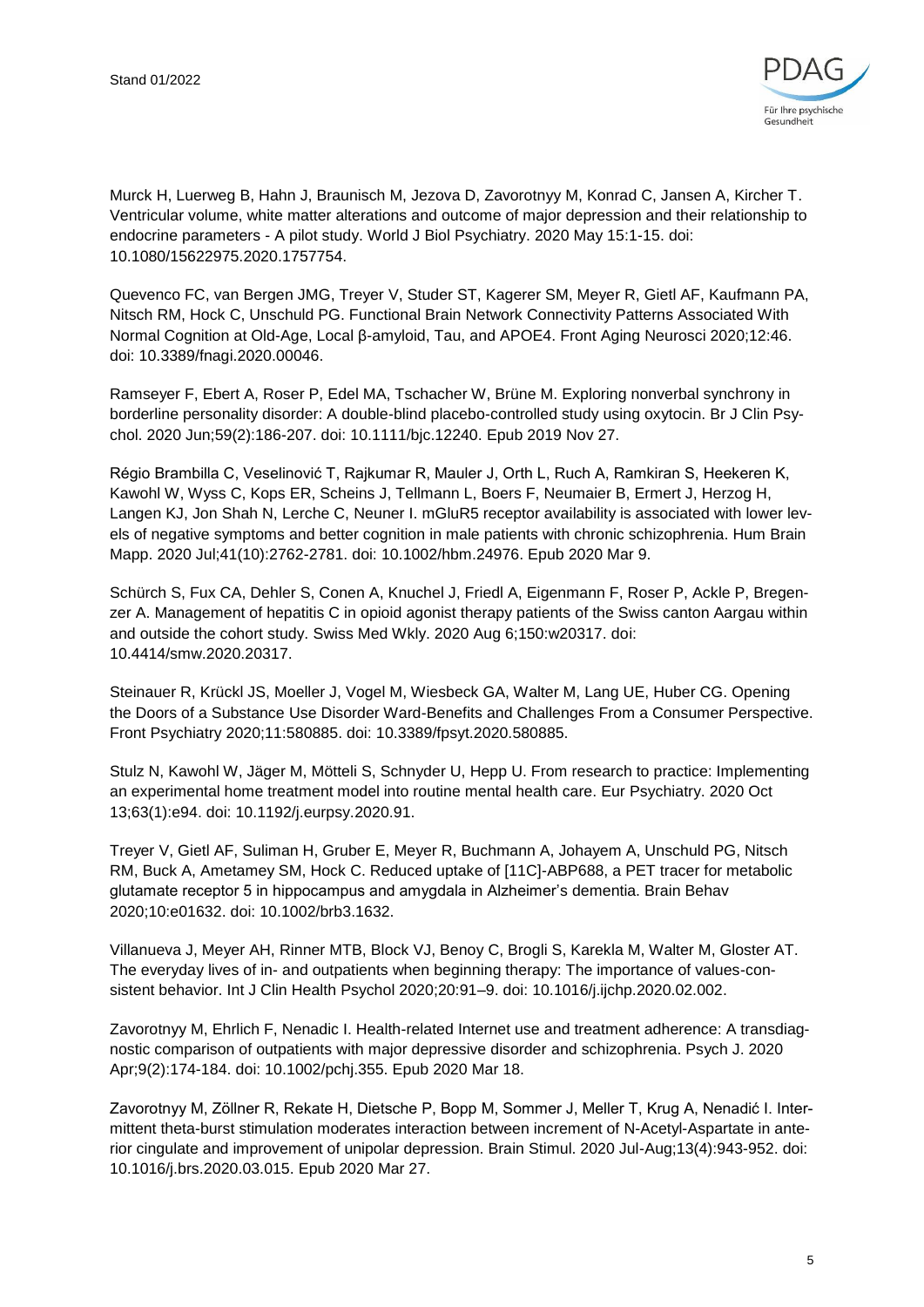

Zöllner R, Hübener AF, Dannlowski U, Kircher T, Sommer J, Zavorotnyy M. Theta-Burst Stimulation for Auditory-Verbal Hallucination in Very-Late-Onset Schizophrenia-Like Psychosis-A Functional Magnetic Resonance Imaging Case Study. Front Psychiatry. 2020 Apr 20;11:294. doi: 10.3389/fpsyt.2020.00294.

Zöllner R, Huber MT, Mangelsdorf C, Konrad C, Zavorotnyy M. Psychiatrische Polypharmazie und Elektrokonvulsionstherapie bei therapieresistenter Depression [Psychiatric polypharmacy and electroconvulsive therapy in treatment-resistant depression]. Nervenarzt. 2020 Jul;91(7):624-634. German. doi: 10.1007/s00115-019-00804-z.

#### **2019**

Benoy C, Knitter B, Schumann I, Bader K, Walter M, Gloster AT. Treatment sensitivity: Its importance in the measurement of psychological flexibility. Journal of Contextual Behavioral Science 2019;13:121–5.

Benoy C, Meyer A, Knitter B, Pinhard K, Walter M, Bader K, Gloster AT. Akzeptanz- und Commiment-Therapie mit therapieresistenten Störungen im stationären Setting. Eine Beobachtungsstudie. Zeitschrift Für Klinische Psychologie Und Psychotherapie 2019;48:90–100.

Böckmann V, Lay B, Seifritz E, Kawohl W, Roser P, Habermeyer B. Patient-Level Predictors of Psychiatric Readmission in Substance Use Disorders. Front Psychiatry, 26 November 2019. doi: 10.3389/fpsyt.2019.00828

Boettger S, Meyer R, Richter A, Fernandez SF, Rudiger A, Schubert M, Jenewein J, Nuñez DG. Screening for delirium with the Intensive Care Delirium Screening Checklist (ICDSC): Symptom profile and utility of individual items in the identification of delirium dependent on the level of sedation. Palliat Support Care 2019;17:74–81. doi: 10.1017/S1478951518000202.

Busmann M, Wrege J, Meyer AH, Ritzler F, Schmidlin M, Lang UE, Gaab J, Walter M, Euler S. Alternative Model of Personality Disorders (DSM-5) Predicts Dropout in Inpatient Psychotherapy for Patients With Personality Disorder. Front Psychol 2019;10:952. doi: 10.3389/fpsyg.2019.00952.

Colledge F, Buchner UG, Walter M. Gibt es eine "Bewegungssucht"? Suchtmedizin 2019;21:7–12.

Geretsegger C, Pichler EM, Gimpl K, Aichhorn W, Stelzig R, Grabher-Stoeffler G, Hiemke C, Zernig G. Non-adherence to psychotropic medication assessed by plasma level in newly admitted psychiatric patients: Prevalence before acute admission. Psychiatry Clin Neurosci. 2019 Apr;73(4):175-178. doi: 10.1111/pcn.12809. Epub 2019 Jan 22.

Hagenmuller F, Heekeren K, Roser P, Haker H, Theodoridou A, Walitza S, Rössler W, Kawohl W. Early Somatosensory Processing Over Time in Individuals at Risk to Develop Psychosis. Front Psychiatry 2019;10:47. doi: 10.3389/fpsyt.2019.00047.

Kirschner M, Cathomas F, Manoliu A, Habermeyer B, Simon JJ, Seifritz E, Tobler PN, Kaiser S. Shared and dissociable features of apathy and reward system dysfunction in bipolar I disorder and schizophrenia. Psychol Med. 2019 Apr 17:1-12. doi: 10.1017/S0033291719000801

Lay B, Kawohl W, Rössler W. Predictors of Compulsory Re-admission to Psychiatric Inpatient Care. Frontiers in Psychiatry. 2019 Mar 21;10:120. doi: 10.3389/fpsyt.2019.00120.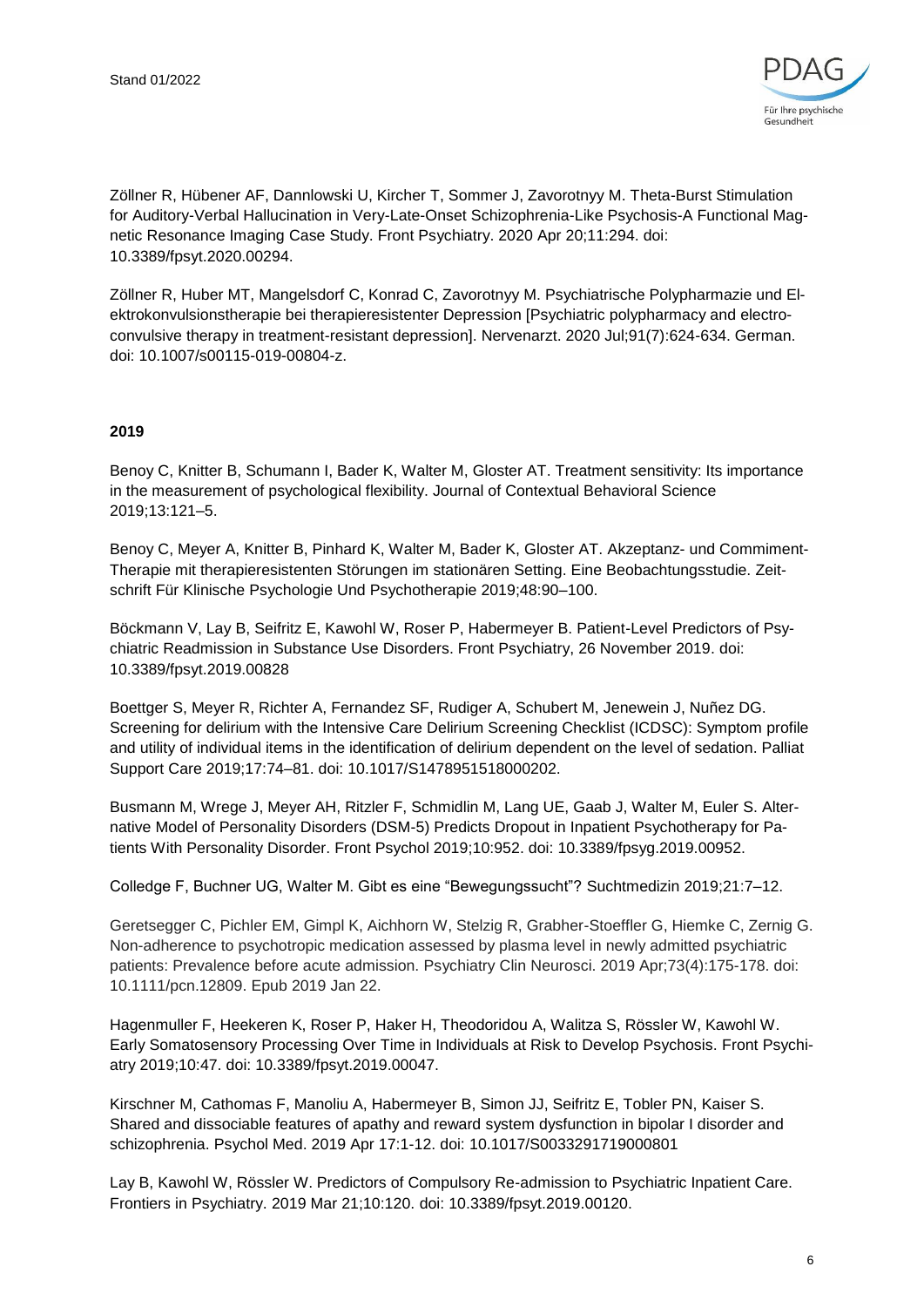

Ngo T, Ghio M, Kuchinke L, Roser P, Bellebaum C. Moral decision making under modafinil: a randomized placebo-controlled double-blind crossover fMRI study. Psychopharmacology (Berl) 2019; 236: 2747-2759.

Nordt C, Vogel M, Dey M, Moldovanyi A, Beck T, Berthel T, Walter M, Seifritz E, Dürsteler KM, Herdener M. One size does not fit all-evolution of opioid agonist treatments in a naturalistic setting over 23 years. Addiction 2019;114:103–11. doi: 10.1111/add.14442.

Nuñez DG, Boettger S, Meyer R, Richter A, Schubert M, Meagher D, Jenewein J. Validation and Psychometric Properties of the German Version of the Delirium Motor Subtype Scale (DMSS). Assessment 2019;26:1573–81. doi: 10.1177/1073191117744047.

Pichler EM, Kawohl W, Seifritz E, Roser P. Pure delta-9-tetrahydrocannabinol and its combination with cannabidiol in treatment-resistant Tourette syndrome: A case report. Int J Psychiatry Med. 2019 Mar;54(2):150-156. doi: 10.1177/0091217418791455. Epub 2018 Jul 30.

Rössler W, Ujeyl M, Kawohl W, Nordt C, Lasalvia A, Haker H, Hengartner MP. Predictors of Employment for People With Mental Illness: Results of a Multicenter Randomized Trial on the Effectiveness of Placement Budgets for Supported Employment. Front Psychiatry. 2019 Jul 19;10:518. doi: 10.3389/fpsyt.2019.00518.

Rössler W, Kawohl W, Nordt C, Haker H, Rüsch N, Hengartner MP. 'Placement budgets' for supported employment: impact on employment rates in a multicentre randomised controlled trial. Br J Psychiatry. 2019 Jul 1:1-6. doi: 10.1192/bjp.2019.154.

Roser P. Cannabis und Schizophrenie – Risikofaktoren, diagnostische Einordnung und Auswirkungen auf Verlauf und Prognose. Forens Psychiatr Psychol Kriminol 2019; 13: 225-232.

Roser P, Pichler EM, Habermeyer B, Kawohl W, Juckel G. Impact of Chronic Cannabis Use on Auditory Mismatch Negativity Generation in Schizophrenia Patients. Pharmacopsychiatry. 2019 Mar;52(3):126-133. doi: 10.1055/a-0573-9866. Epub 2018 Mar 5.

Sharma S, Breckons M, Brönnimann Lambelet B, Chung J-W, List T, Lobbezoo F, Nixdorf DR, Oyarzo Jf, Peck C, Tsukiyama Y, Ohrbach R. Challenges in the clinical implementation of a biopsychosocial model for assessment and management of orofacial pain. Journal of Oral Rehabilitation 2019. doi.org/10.1111/joor.12871

Stepanow C, Stepanow J, Walter M, Borgwardt S, Lang UE, Huber CG. Narrative Case Notes Have the Potential to Predict Seclusion 3 Days in Advance: A Mixed-Method Analysis. Front Psychiatry 2019;10:96. doi: 10.3389/fpsyt.2019.00096.

Stulz N, Wyder L, Maeck L, Hilpert M, Lerzer H, Zander E, Kawohl W, Grosse Holtforth M, Schnyder U, Hepp U. Home treatment for acute mental healthcare: randomised controlled trial. Br J Psychiatry. 2019 Mar 13:1-8. doi: 10.1192/bjp.2019.31.

Villanueva J, Meyer AH, Rinner MTB, Firsching VJ, Benoy C, Brogli S, Walter M, Bader K, Gloster AT. "Choose change": design and methods of an acceptance and commitment therapy effectiveness trial for transdiagnostic treatment-resistant patients. BMC Psychiatry 2019;19:173. doi: 10.1186/s12888- 019-2109-4.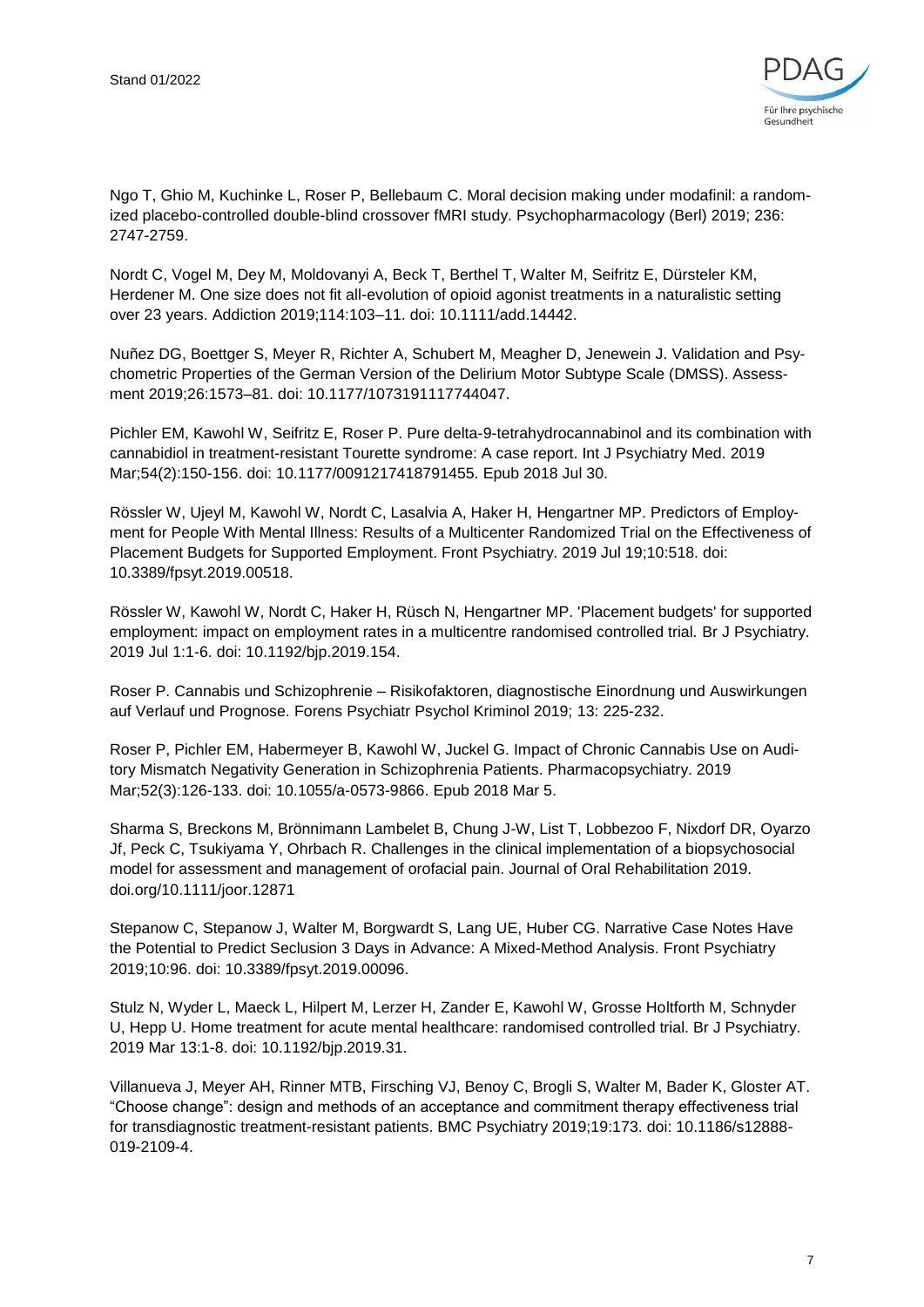

Vogel M, Nikoo M, Nikoo N, Schütz CG, Walter M, Somers J, Krausz M. Association of substance use patterns with psychiatric disorders in homeless persons with psychiatric disorders in Vancouver. International Journal of Mental Health and Addiction 2019;17:1200–13.

Vogel M, Nordt C, Bitar R, Boesch L, Walter M, Seifritz E, Dürsteler KM, Herdener M. Cannabis use in Switzerland 2015-2045: A population survey based model. Int J Drug Policy 2019;69:55–9. doi: 10.1016/j.drugpo.2019.03.008.

Vogel M, Walter M. Opioid- und Mehrfachabhängigkeit. PSYCH Up2date 2019;13:287–303.

Wrege JS, Ruocco AC, Euler S, Preller KH, Busmann M, Meya L, Schmidt A, Lang UE, Borgwardt S, Walter M. Negative affect moderates the effect of social rejection on frontal and anterior cingulate cortex activation in borderline personality disorder. Cogn Affect Behav Neurosci 2019;19:1273–85. doi: 10.3758/s13415-019-00716-0.

#### **2018**

Ajdacic-Gross V, Bechtiger L, Rodgers S, Müller M, Kawohl W, von Känel R, Mutsch M, Rössler W, Seifritz E, Castelao E, Strippoli MF, Vandeleur C, Preisig M, Howell P. Subtypes of stuttering determined by latent class analysis in two Swiss epidemiological surveys. PLoS One. 2018 Aug 7;13(8):e0198450. doi: 10.1371/journal.pone.0198450.

Amann M, Haug S, Wenger A, Baumgartner C, Ebert DD, Berger T, Stark L, Walter M, Schaub MP. The Effects of Social Presence on Adherence-Focused Guidance in Problematic Cannabis Users: Protocol for the CANreduce 2.0 Randomized Controlled Trial. JMIR Res Protoc 2018;7:e30. doi: 10.2196/resprot.9484.

Boettger S, Nuñez DG, Meyer R, Richter A, Rudiger A, Schubert M, Jenewein J. Screening for delirium with the Intensive Care Delirium Screening Checklist (ICDSC): a re-evaluation of the threshold for delirium. Swiss Med Wkly 2018;148:w14597. doi: 10.4414/smw.2018.14597.

Boettger S, Nuñez DG, Meyer R, Richter A, Schubert M, Jenewein J. Subsyndromal delirium in the intensive care setting: Phenomenological characteristics and discrimination of subsyndromal delirium versus no and full-syndromal delirium. Palliat Support Care 2018;16:3–13. doi: 10.1017/S1478951517000104.

Brem S, Hunkeler E, Mächler M, Kronschnabel J, Karipidis II, Pleisch G, Brandeis D. Increasing expertise to a novel script modulates the visual N1 ERP in healthy adults. International Journal of Behavioral Development 2018;42:333–41. doi: 10.1177/0165025417727871.

Del Guerra A, Ahmad S, Avram M, Belcari N, Berneking A, Biagi L, Bisogni MG, Brandl F, Cabello J, Camarlinghi N, Cerello P, Choi CH, Coli S, Colpo S, Fleury J, Gagliardi V, Giraudo G, Heekeren K, Kawohl W, Kostou T, Lefaucheur JL, Lerche C, Loudos G, Morrocchi M, Muller J, Mustafa M, Neuner I, Papadimitroulas P, Pennazio F, Rajkumar R, Brambilla CR, Rivoire J, Kops ER, Scheins J, Schimpf R, Shah NJ, Sorg C, Sportelli G, Tosetti M, Trinchero R, Wyss C, Ziegler S; TRIMAGE Consortium. TRIMAGE: A dedicated trimodality (PET/MR/EEG) imaging tool for schizophrenia. Eur Psychiatry. 2018 Apr;50:7-20. doi: 10.1016/j.eurpsy.2017.11.007. Epub 2018 Feb 1. Erratum in: Eur Psychiatry. 2018 Jun;51:104-105.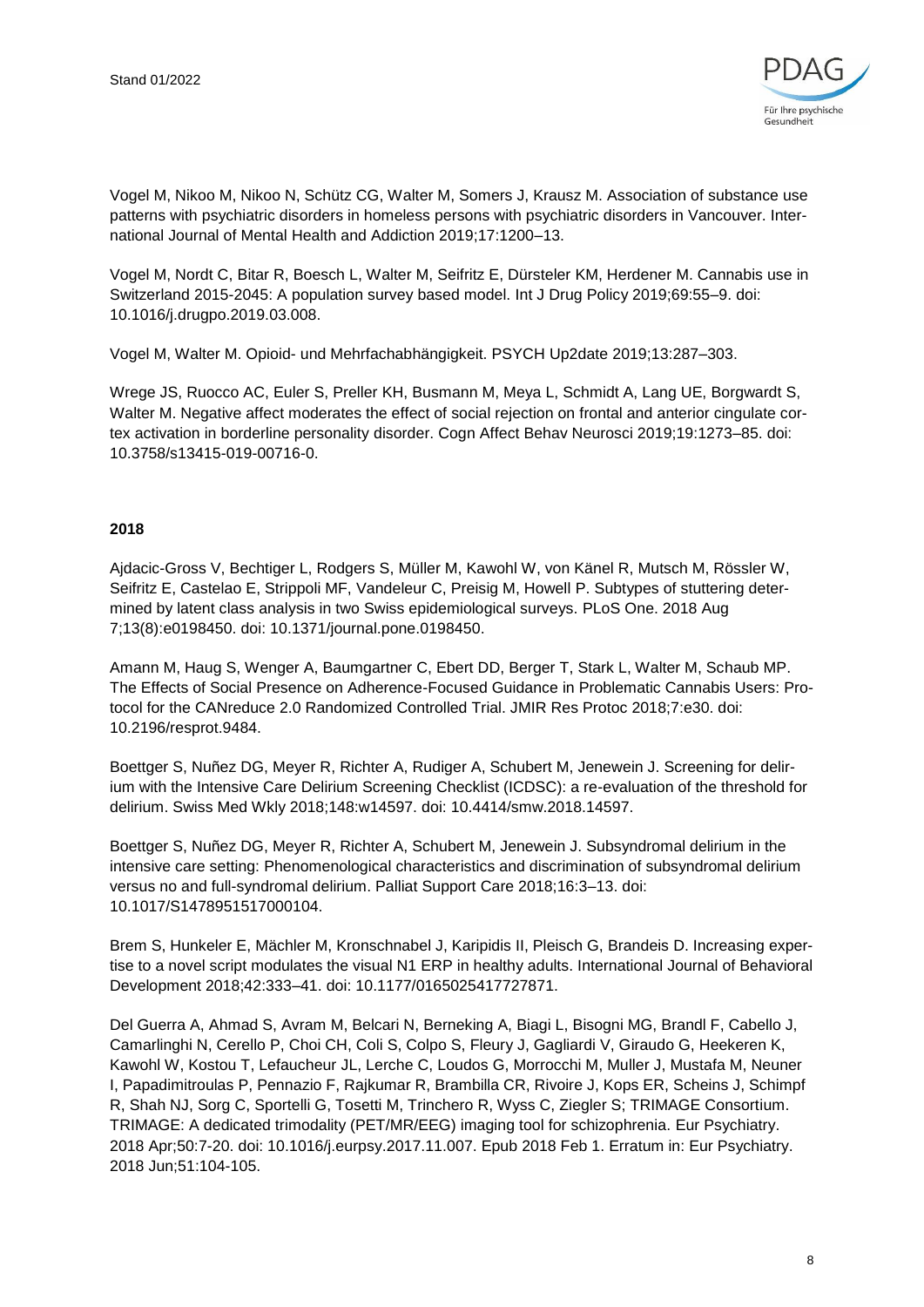

Euler S, Dammann G, Endtner K, Leihener F, Perroud NA, Reisch T, Schmeck K, Sollberger D, Walter M, Kramer U. Störungsspezifische psychotherapeutische Interventionen als Behandlung der Wahl. Borderline-Störung: Behandlungsempfehlungen der SGPP. Schweizer Archiv Für Neurologie, Psychiatrie Und Psychotherapie 2018;169:135–43.

Euler S, Stöbi D, Sowislo J, Ritzler F, Huber CG, Lang UE, Wrege J, Walter M. Grandiose and Vulnerable Narcissism in Borderline Personality Disorder. Psychopathology 2018;51:110-121.

Euler S, Wrege J, Busmann M, Lindenmeyer HJ, Sollberger D, Lang UE, Gaab J, Walter M. Exclusion-Proneness in Borderline Personality Disorder Inpatients Impairs Alliance in Mentalization-Based Group Therapy. Front Psychol 2018;9:824. doi: 10.3389/fpsyg.2018.00824.

Georgescu D, Styp von Rekowski, A. The Swiss mental healthcare system for people with intellectual disabilities. Advances in Mental Health and Intellectual Disabilities. 2018;12:135-144.

Habermeyer B, De Gennaro H, Frizi RC, Roser P, Stulz N. Factors Associated with Length of Stay in a Swiss Mental Hospital. Psychiatr Q. 2018 Sep;89(3):667-674. doi: 10.1007/s11126-018-9569-4.

Habermeyer B, Wyder L, Roser P, Vogel M. Coercion in substance use disorders: clinical course of compulsory admissions in a Swiss psychiatric hospital. Swiss Med Wkly. 2018 Sep 6;148:w14644. doi: smw.2018.14644.

Kirschner M, Hager OM, Muff L, Bischof M, Hartmann-Riemer MN, Kluge A, Habermeyer B, Seifritz E, Tobler PN, Kaiser S. Ventral Striatal Dysfunction and Symptom Expression in Individuals With Schizotypal Personality Traits and Early Psychosis. Schizophr Bull. 2018 Jan 13;44(1):147-157. doi: 10.1093/schbul/sbw142.

Kluge A, Kirschner M, Hager OM, Bischof M, Habermeyer B, Seifritz E, Walther S, Kaiser S. Combining actigraphy, ecological momentary assessment and neuroimaging to study apathy in patients with schizophrenia. Schizophr Res. 2018 May;195:176-182. doi: 10.1016/j.schres.2017.09.034. Epub 2017 Oct 11.

Köck P, Walter M. Personality disorder and substance use disorder–An update. Mental Health & Prevention 2018;12:82–9.

Kralovec K, Kunrath S, Fartacek C, Pichler EM, Plöderl M. The Gender-Specific Associations Between Religion/Spirituality and Suicide Risk in a Sample of Austrian Psychiatric Inpatients. Suicide Life Threat Behav. 2018 Jun;48(3):281-293. doi: 10.1111/sltb.12349. Epub 2017 Mar 31.

Lay B, Kawohl W, Rössler W. Outcomes of a psycho-education and monitoring programme to prevent compulsory admission to psychiatric inpatient care: a randomised controlled trial. Psychol Med. 2018 Apr;48(5):849-860. doi: 10.1017/S0033291717002239. Epub 2017 Aug 14.

Lo SB, Gaupp R, Huber C, Schneeberger A, Garic G, Voulgaris A, Walter M, Borgwardt S, Lang UE. Einfluss einer "Offenen-Tür-Politik" auf die Stationsatmosphäre: Auswirkungen auf die Behandlungsqualität 2018.

Oexle N, Müller M, Kawohl W, Xu Z, Viering S, Wyss C, Vetter S, Rüsch N. Self-stigma as a barrier to recovery: a longitudinal study.Eur Arch Psychiatry Clin Neurosci. 2018 Mar;268(2):209-212. doi: 10.1007/s00406-017-0773-2. Epub 2017 Feb 10.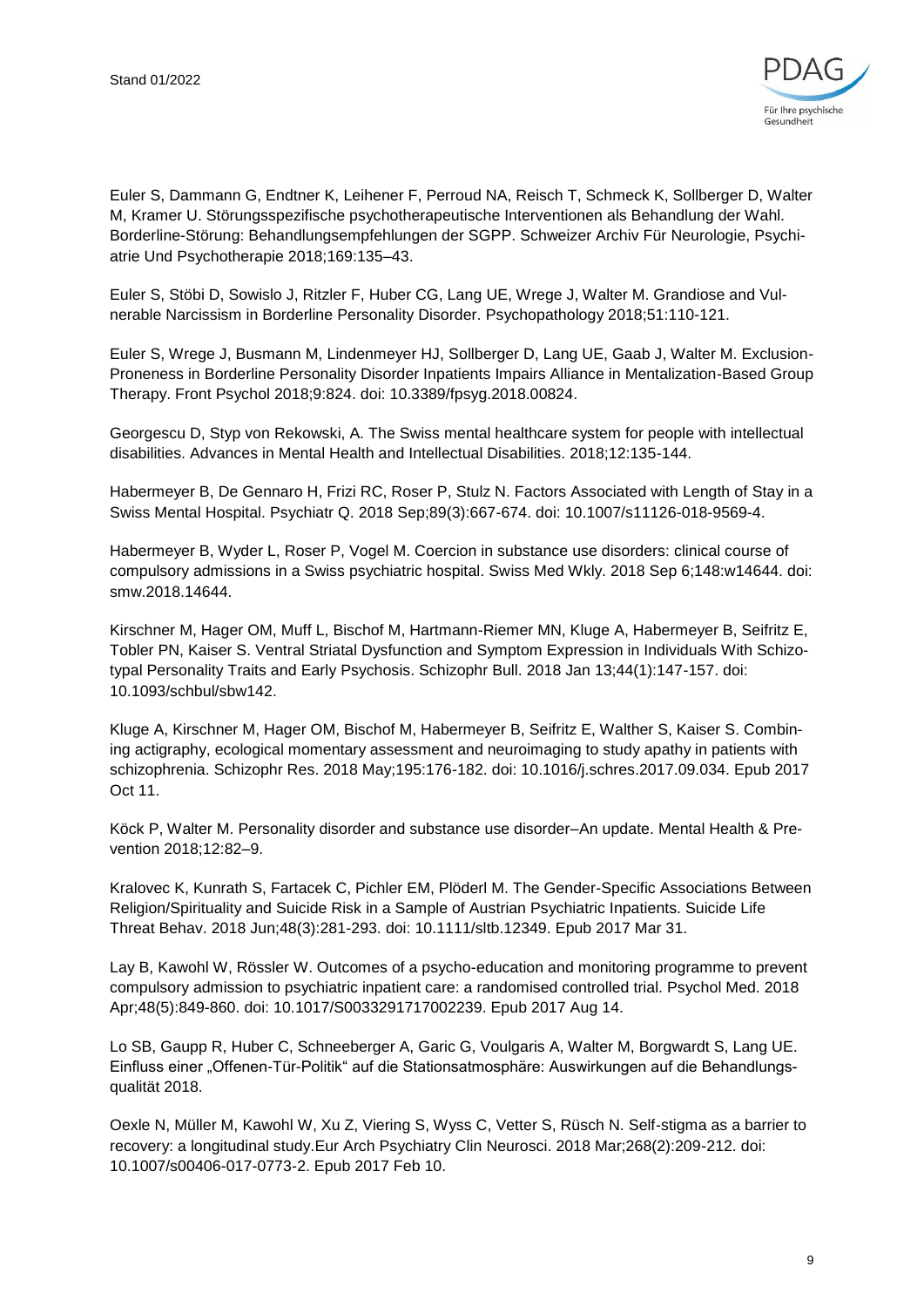

Proescholdt MG, Müller SE, Vogel M, Lang U, Wiesbeck GA, Breit W, Linde A, Walter M, Odenwald M. Early Screening for Posttraumatic Stress Disorder in Inpatient Detoxification and Motivation Treatment: Results and Consequences. Eur Addict Res 2018;24:128–36. doi: 10.1159/000490382.

Rössler W, Kawohl W, Nordt C, Haker H, Rüsch N, Hengartner MP. "Placement Budgets" for Supported Employment-Impact on Quality of Life in a Multicenter Randomized Controlled Trial. Front Psychiatry. 2018 Sep 26;9:462. doi: 10.3389/fpsyt.2018.00462.

Stulz N, Pichler EM, Kawohl W, Hepp U. The gravitational force of mental health services: distance decay effects in a rural Swiss service area. BMC Health Serv Res. 2018 Feb 5;18(1):81. doi: 10.1186/s12913-018-2888-1.

Uhl I, Kulik A, Roser P, Theodoridou A, Wyss C, Norra C, Brüne M, Kawohl W, Juckel G. Central serotonergic function in patients with predominantly negative symptoms of schizophrenia. Schizophr Res. 2018 Mar;193:443-444. doi: 10.1016/j.schres.2017.05.041. Epub 2017 Jun 20.

van Bergen JMG, Li X, Quevenco FC, Gietl AF, Treyer V, Leh SE, Meyer R, Buck A, Kaufmann PA, Nitsch RM, van Zijl PCM, Hock C, Unschuld PG. Low cortical iron and high entorhinal cortex volume promote cognitive functioning in the oldest-old. Neurobiol Aging 2018;64:68–75. doi: 10.1016/j.neurobiolaging.2017.12.014.

van Bergen JMG, Li X, Quevenco FC, Gietl AF, Treyer V, Meyer R, Buck A, Kaufmann PA, Nitsch RM, van Zijl PCM, Hock C, Unschuld PG. Simultaneous quantitative susceptibility mapping and Flutemetamol-PET suggests local correlation of iron and β-amyloid as an indicator of cognitive performance at high age. Neuroimage 2018;174:308–16. doi: 10.1016/j.neuroimage.2018.03.021.

Wyder L, Fawcett C, Hepp U, Grosse Holtforth M, Stulz N. [How does Home Treatment Work out in Practice? A Qualitative Study Among Patients, Relatives, and Staff]. Psychiatr Prax. 2018 Nov;45(8):405-411. doi: 10.1055/a-0665-6094. Epub 2018 Aug 27.

Wyss C, Tse DHY, Boers F, Shah NJ, Neuner I, Kawohl W. Association between Cortical GABA and Loudness Dependence of Auditory Evoked Potentials (LDAEP) in Humans. Int J Neuropsychopharmacol. 2018 Sep 1;21(9):809-813. doi: 10.1093/ijnp/pyy056.

Xu Z, Müller M, Lay B, Oexle N, Drack T, Bleiker M, Lengler S, Blank C, Vetter S, Rössler W, Rüsch N. Involuntary hospitalization, stigma stress and suicidality: a longitudinal study. Soc Psychiatry Psychiatr Epidemiol. 2018 Mar;53(3):309-312. doi: 10.1007/s00127-018-1489-y. Epub 2018 Jan 27.

Zander E, Wyder L, Holtforth MG, Schnyder U, Hepp U, Stulz N. Validity of routine clinical diagnoses in acute psychiatric inpatients. Psychiatry Res. 2018 Jan;259:482-487. doi: 10.1016/j.psychres.2017.11.004. Epub 2017 Nov 6.

#### **2017**

Arnold K, Loos S, Mayer B, Clarke E, Slade M, Fiorillo A, Del Vecchio V, Égerházi A, Ivánka T, Munk-Jørgensen P, Krogsgaard Bording M, Kawohl W, Rössler W, Puschner B; CEDAR Study Group. Helping alliance and unmet needs in routine care of people with severe mental illness across Europe: A prospective longitudinal multicenter study. J Nerv Ment Dis. 2017 Apr;205(4):329-333.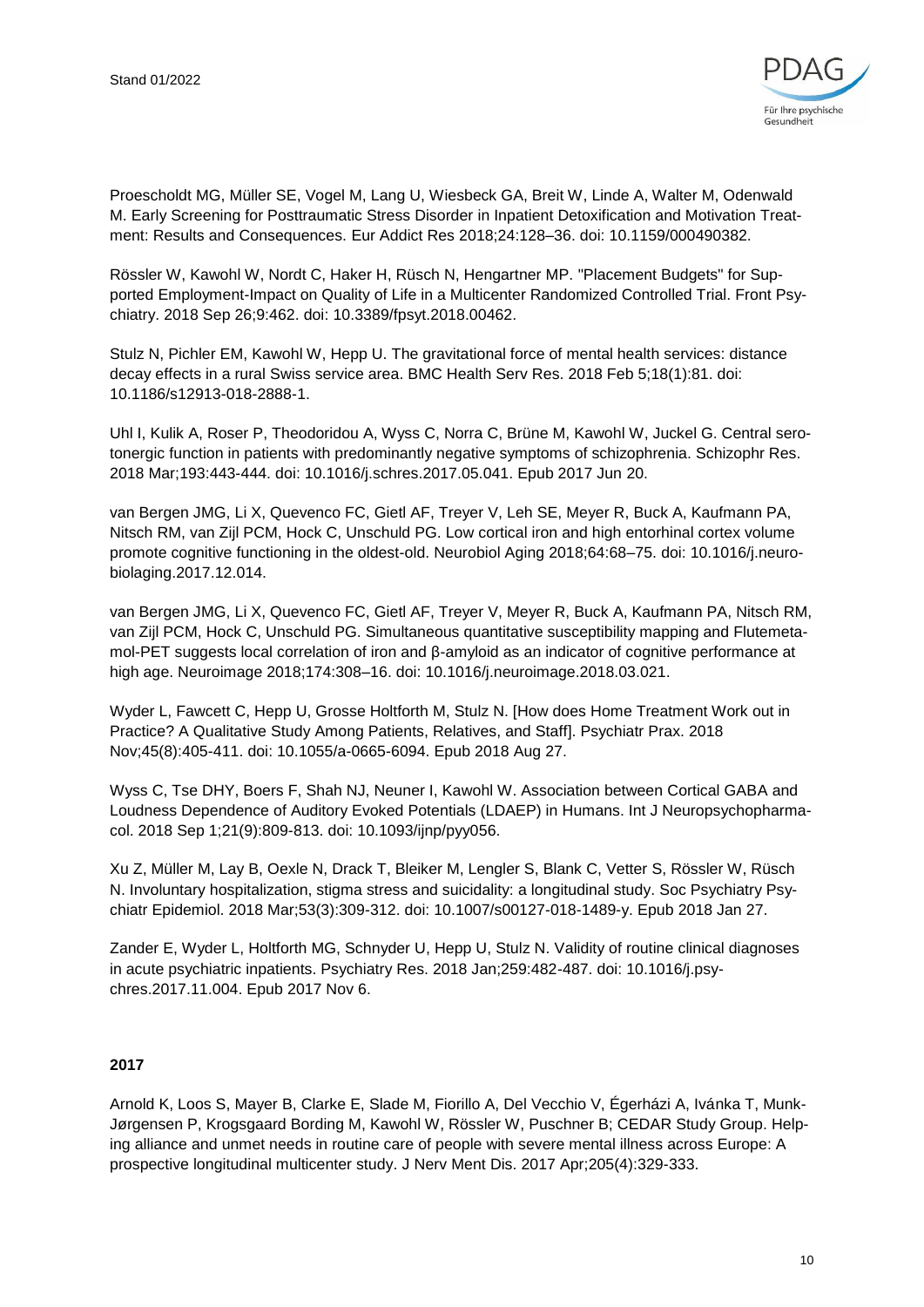

Baumgardt J, Moock J, Rössler W, Kawohl W. Kooperation, Berufliche Zufriedenheit und Burnout – Nachhaltigkeit in der psychiatrisch-neurologischen Versorgung am Beispiel niedergelassener Fachärzte in Deutschland. Psychiatr Prax. 2017;44(3):154-162.

Bellebaum C, Kuchinke L, Roser P. Modafinil alters decision making based on feedback history - a randomized placebo-controlled double blind study in humans. J Psychopharmacol. 2017;31(2):243- 249.

Briner D, Jäger M, Kawohl W, Baumgartner-Nietlisbach G. Psychische Krankheit und subjektive Gesundheit bei Wohnungslosen in Zürich. Psychiatr Prax. 2017;44(6):339-347.

Cosh S, Zenter N, Ay ES, Loos S, Slade M, De Rosa C, Luciano M, Berecz R, Glaub T, Munk-Jørgensen P, Krogsgaard Bording M, Rössler W, Kawohl W, Puschner B. Clinical decision making and mental health service use among persons with severe mental illness across Europe. Psychiatr Serv. 2017 Sep 1;68(9):970-974.

Edel MA, Blackwell B, Schaub M, Emons B, Fox T, Tornau F, Vieten B, Roser P, Haussleiter IS, Juckel G. Antidepressive response of inpatients with major depression to adjuvant occupational therapy: a case-control study. Ann Gen Psychiatry. 2017;16:1.

Habermeyer B, Kaiser S, Kawohl W, Seifritz E. [Assement of incapacity to work and the Mini-ICF-APP]. Neuropsychiatr. 2017 Dec;31(4):182-186.

Hepp U, Stulz N. "Home treatment" für Menschen mit akuten psychischen Erkrankungen. Nervenarzt. 2017;88(9):983-8.

Hepp U, Stulz N. Home Treatment: Von der Forschung zur klinischen Umsetzung. Psychiatr Prax. 2017;44(7):371-3.

Kawohl W, Wyss C, Roser P, Brüne M, Rössler W, Juckel G. Sozialpsychiatrie und Neurobiologie: Eine längst fällige Annäherung am Beispiel der Schizophrenie. Nervenarzt. 2017;88(5):510-519.

Kramer U, Stulz N, Berthoud L, Caspar F, Marquet P, Kolly S, De Roten Y, Despland JN. The shorter the better? A follow-up analysis of 10-session psychiatric treatment including the motive-oriented therapeutic relationship for borderline personality disorder. Psychother Res. 2017;27(3):362-70.

Loos S, Clarke E, Jordan H, Puschner B, Fiorillo A, Luciano M, Ivánka T, Magyar E, Krogsgaard-Bording M, Østermark-Sørensen H, Rössler W, Kawohl W, Mayer B, Slade M; CEDAR Study Group. Recovery and decision-making involvement in people with severe mental illness from six countries: a prospective observational study. BMC Psychiatry. 2017 Jan 23;17(1):38. doi: 10.1186/s12888-017- 1207-4.

Mavrogiorgou P, Enzi B, Klimm AK, Köhler E, Roser P, Norra C, Juckel G. Serotonergic modulation of orbitofrontal activity and its relevance for decision making and impulsivity. Hum Brain Mapp. 2017;38(3):1507-1517.

Oexle N, Rüsch N, Viering S, Wyss C, Seifritz E, Xu Z, Kawohl W. Self-stigma and suicidality: a longitudinal study. Eur Arch Psychiatry Clin Neurosci. 2017 Jun;267(4):359-361.

Pausch K, Nordt C, Pichler EM, Warnke I, Seifritz E, Kawohl W. [Acute day hospital as a cost-effective alternative to inpatient therapy]. Neuropsychiatr. 2017 Jun;31(2):63-69. doi: 10.1007/s40211-017- 0221-6. Epub 2017 Mar 6. Erratum in: Neuropsychiatr. 2017 Jun;31(2):77.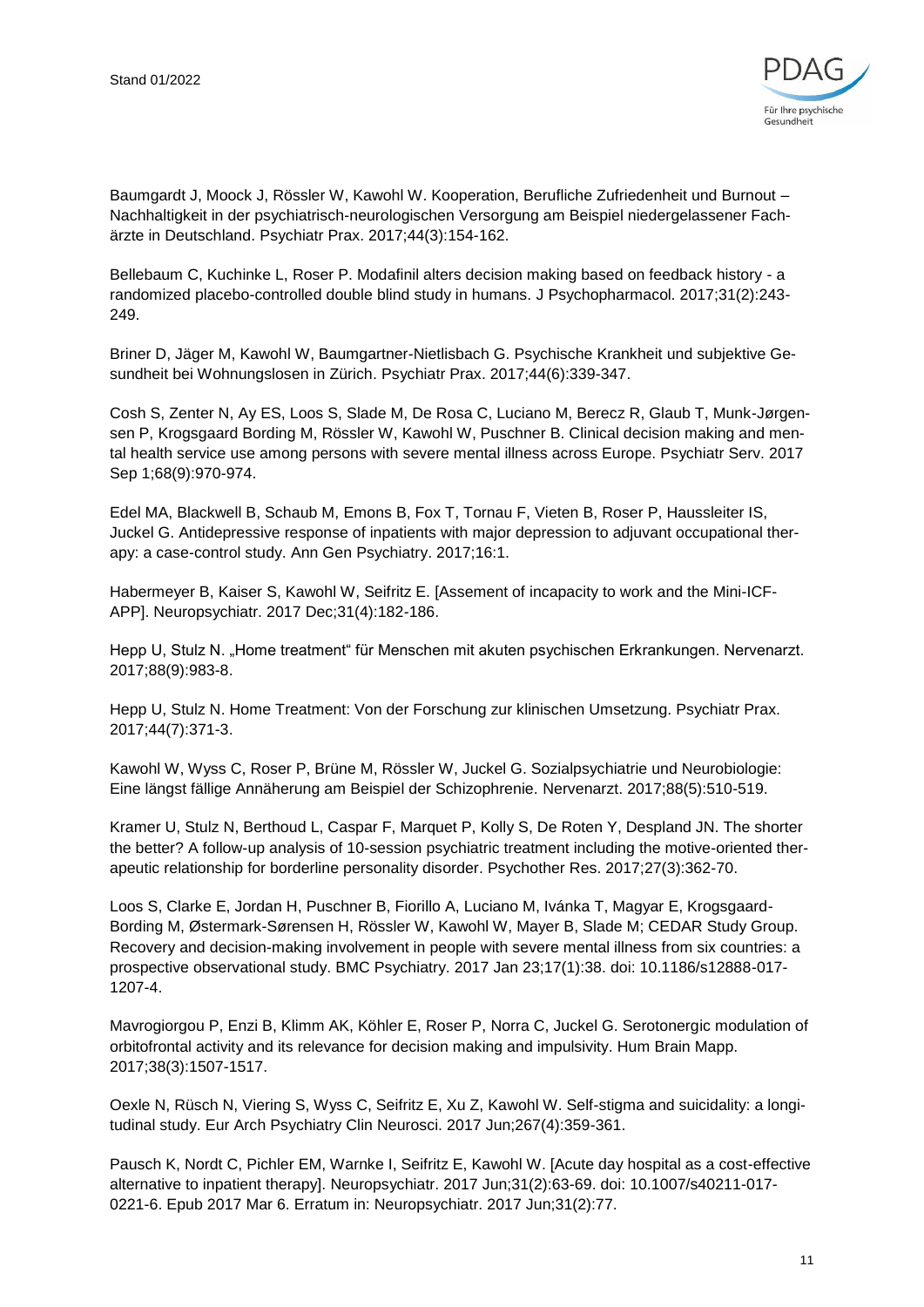

Pausch K, Nordt C, Pichler EM, Warnke I, Seifritz E, Kawohl W. Erratum zu: Akut-Tagesklinik als kosteneffiziente Alternative zu stationärer Therapie. Neuropsychiatr. 2017 Jun;31(2):77. doi: 10.1007/s40211-017-0224-3.

Schmidt T, Roser P, Ze O, Juckel G, Suchan B, Thoma P. Cortical thickness and trait empathy in patients and people at high risk for alcohol use disorders. Psychopharmacology. 2017;234(23-24):3521- 3533.

Stulz N, Hepp U, Gosoniu DG, Grize L, Muheim F, Weiss MG, Riecher-Rossler A. Patient-identified priorities leading to attempted suicide. Crisis. 2017 Aug 10:1-10.

Stutz C, Kawohl W, Platz C, Warnke I, Jäger M. [Who benefits from the night clinic? - Value of a parttime treatment facility]. Neuropsychiatr. 2017 Dec;31(4):187-195.

Wiemer A, Mölders C, Fischer S, Kawohl W, Rössler W. Effectiveness of medical rehabilitation on return-to-work depends on the interplay of occupation characteristics and disease. J Occup Rehabil. 2017 Mar;27(1):59-69.

Wyss C, Tse DHY, Kometer M, Dammers J, Achermann R, Shah NJ, Kawohl W, Neuner I. GABA metabolism and its role in gamma-band oscillatory activity during auditory processing: An MRS and EEG study. Hum Brain Mapp. 2017 Aug;38(8):3975-3987.

#### **2016**

Ajdacic-Gross V, Aleksandrowicz A, Rodgers S, Müller M, Kawohl W, Rössler W, Castelao E, Vandeleur C, von Känel R, Mutsch M, Lieb R, Preisig M. Social phobia is associated with delayed onset of chickenpox, measles, and mumps infections. Front Psychiatry. 2016 Dec 27;7:203. doi: 10.3389/fpsyt.2016.00203.

Ajdacic-Gross V, Aleksandrowicz A, Rodgers S, Mutsch M, Tesic A, Müller M, Kawohl W, Rössler W, Seifritz E, Castelao E, Strippoli MF, Vandeleur C, von Känel R, Paolicelli R, Landolt MA, Witthauer C, Lieb R, Preisig M. Infectious, atopic and inflammatory diseases, childhood adversities and familial aggregation are independently associated with the risk for mental disorders: results from a large Swiss epidemiological study. World J Psychiatry. 2016 Dec 22;6(4):419-430.

Ajdacic-Gross V, Rodgers S, Müller M, Hengartner MP, Aleksandrowicz A, Kawohl W, Heekeren K, Rössler W, Angst J, Castelao E, Vandeleur C, Preisig M. Pure animal phobia is more specific than other specific phobias: epidemiological evidence from the Zurich Study, the ZInEP and the PsyCoLaus. Eur Arch Psychiatry Clin Neurosci. 2016 Sep;266(6):567-77.

Bär Deucher A, Hengartner MP, Kawohl W, Konrad J, Puschner B, Clarke E, Slade M, Del Vecchio V, Sampogna G, Égerházi A, Süveges Á, Krogsgaard Bording M, Munk-Jørgensen P, Rössler W; CE-DAR study group. Participation in medical decision-making across Europe: An international longitudinal multicenter study. Eur Psychiatry. 2016 May;35:39-46.

Büchtemann D, Kästner D, Warnke I, Radisch J, Baumgardt J, Giersberg S, Kleine-Budde K, Moock J, Kawohl W, Rössler W. Hospital utilization outcome of an assertive outreach model for schizophrenic patients - results of a quasi-experimental study. Psychiatry Res. 2016 Jul 30;241:249-55.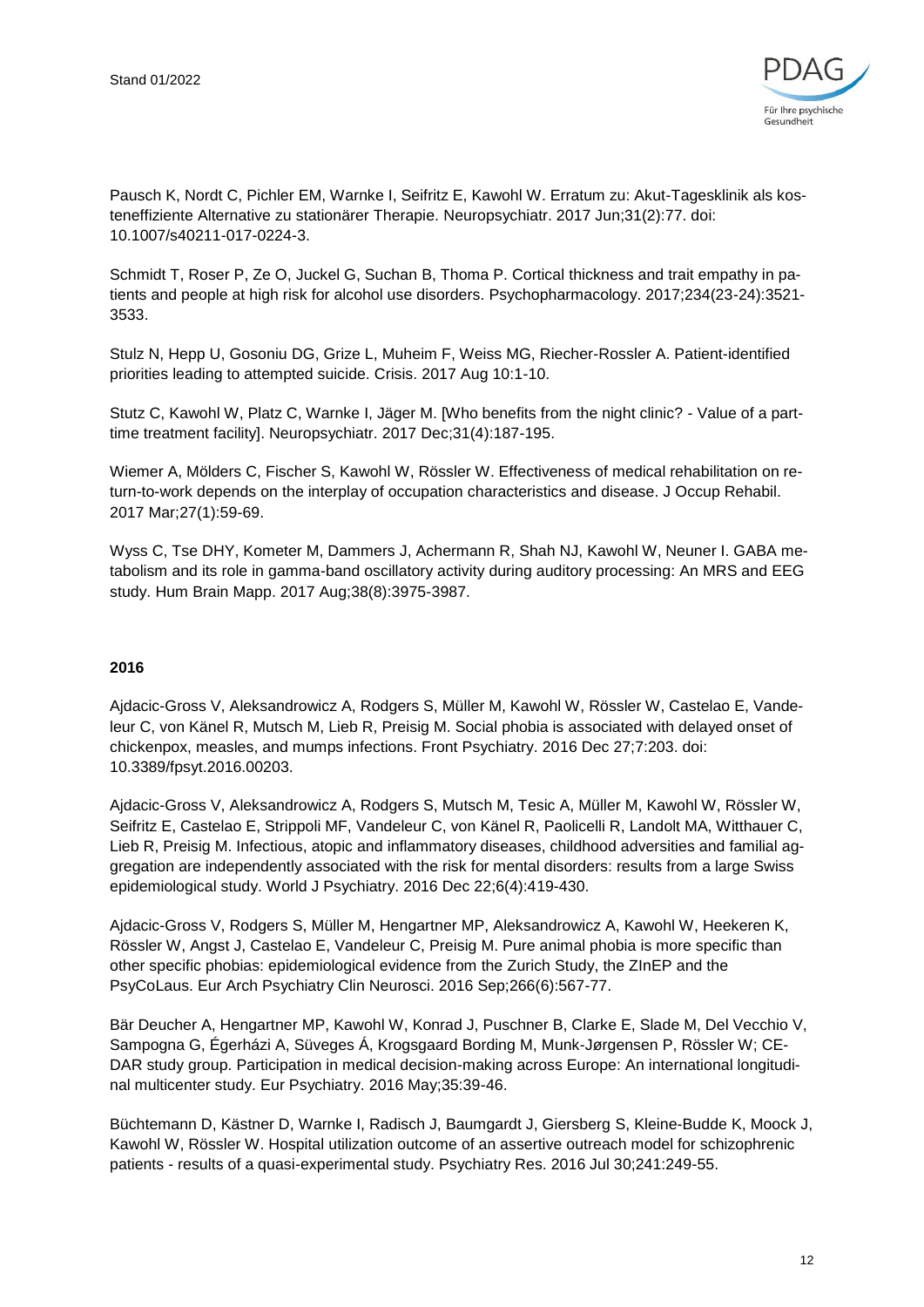

Döring C, Müller M, Hagenmuller F, Ajdacic-Gross V, Haker H, Kawohl W, Rössler W, Heekeren K. Mismatch negativity: alterations in adults from the general population who report subclinical psychotic symptoms. Eur Psychiatry. 2016 Apr;34:9-16.

Drack T, Bleiker M, Lengler S, Blank C, Rössler W, Lay B. Krisenkarten zur Prävention von Zwangseinweisungen: Krisenwarnzeichen, Behandlungswünsche und Bewältigungsstrategien aus Patientensicht. Psychiatr Prax. 2016;43(05):253-259.

Eisenring R, Kuhn C, Rusterholz Fend S, Unger-Koppel J, Stulz N. Kinder- und jugendpsychiatrische Versorgung: Akzeptanz eines neuen ambulanten Versorgungsmodells. Psychiatr Prax. 2016;43(3):141-6.

Fountoulakis KN, Chatzikosta I, Pastiadis K, Zanis P, Kawohl W, Kerkhof AJ, Navickas A, Höschl C, Lecic-Tosevski D, Sorel E, Rancans E, Palova E, Juckel G, Isacsson G, Jagodic HK, Botezat-Antonescu I, Rybakowski J, Azorin JM, Cookson J, Waddington J, Pregelj P, Demyttenaere K, Hranov LG, Stevovic LI, Pezawas L, Adida M, Figuera ML, Jakovljević M, Vichi M, Perugi G, Andreassen OA, Vukovic O, Mavrogiorgou P, Varnik P, Dome P, Winkler P, Salokangas RK, From T, Danileviciute V, Gonda X, Rihmer Z, Forsman J, Grady A, Hyphantis T, Dieset I, Soendergaard S, Pompili M, Bech P. Relationship of suicide rates with climate and economic variables in Europe during 2000-2012. Ann Gen Psychiatry. 2016 Aug 9;15:19. doi: 10.1186/s12991-016-0106-2.

Franke AG, Roser P, Lieb K, Vollmann J, Schildmann J. Cannabis for cognitive enhancement as a new coping strategy? Results from a survey of students at four universities in Germany. Subst Use Misuse. 2016;51(14):1856-1862.

Freidl M, Pesola F, Konrad J, Puschner B, Kovacs AI, De Rosa C, Fiorillo A, Krogsgaard Bording M, Kawohl W, Rössler W, Nagy M, Munk-Jørgensen P, Slade M. Effects of clinical decision topic on patients' involvement in and satisfaction with decisions and their subsequent implementation. Psychiatr Serv. 2016;67(6):658-63.

Fusar-Poli P, Cappucciati M, Borgwardt S, Woods SW, Addington J, Nelson B, Nieman DH, Stahl DR, Rutigliano G, Riecher-Rössler A, Simon AE, Mizuno M, Lee TY, Kwon JS, Lam MM, Perez J, Keri S, Amminger P, Metzler S, Kawohl W, Rössler W, Lee J, Labad J, Ziermans T, An SK, Liu CC, Woodberry KA, Braham A, Corcoran C, McGorry P, Yung AR, McGuire PK. Heterogeneity of psychosis risk within individuals at clinical high risk: a meta-analytical stratification. JAMA Psychiatry. 2016 Feb;73(2):113-20.

Hagenmuller F, Heekeren K, Meier M, Theodoridou A, Walitza S, Haker H, Rössler W, Kawohl W. The loudness dependence of auditory evoked potentials (LDAEP) in individuals at risk for developing bipolar disorders and schizophrenia. Clin Neurophysiol. 2016 Feb;127(2):1342-1350.

Hengartner MP, Kawohl W, Haker H, Rössler W, Ajdacic-Gross V. Big Five personality traits may inform public health policy and preventive medicine: evidence from a cross-sectional and a prospective longitudinal epidemiologic study in a Swiss community. J Psychosom Res. 2016 May;84:44-51.

Holper LK, Aleksandrowicz A, Müller M, Ajdacic-Gross V, Haker H, Fallgatter AJ, Hagenmuller F, Kawohl W, Rössler W. Distribution of response time, cortical, and cardiac correlates during emotional interference in persons with subclinical psychotic symptoms. Front Behav Neurosci. 2016 Sep 8;10:172. doi: 10.3389/fnbeh.2016.00172.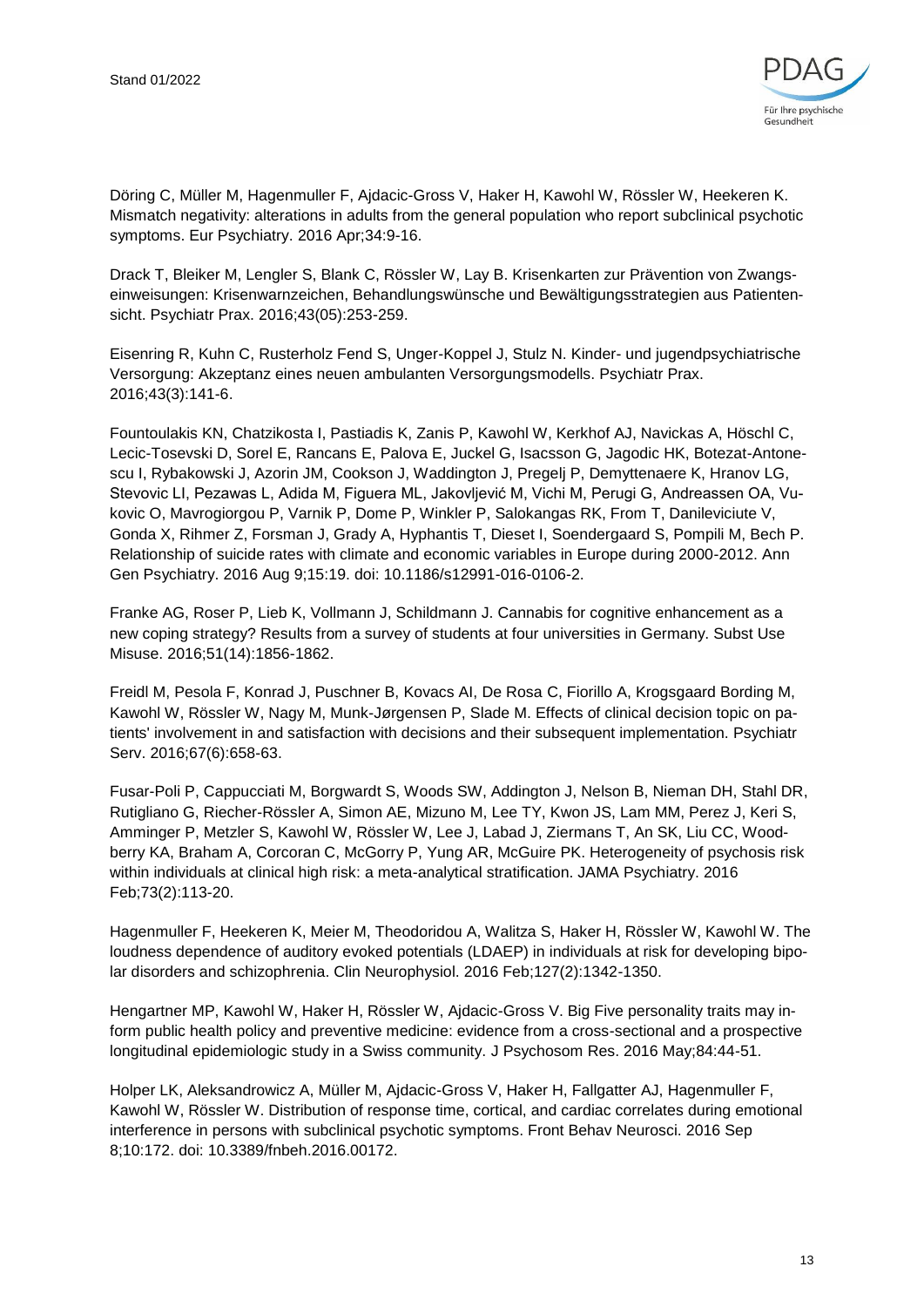

Kieber-Ospelt I, Theodoridou A, Hoff P, Kawohl W, Seifritz E, Jaeger M. Quality criteria of involuntary psychiatric admissions - before and after the revision of the civil code in Switzerland. BMC Psychiatry. 2016 Aug 12;16:291. doi: 10.1186/s12888-016-0998-z.

Landolt K, Brantschen E, Nordt C, Bärtsch B, Kawohl W, Rössler W. Association of Supported Employment with cognitive functioning and employment outcomes. Psychiatr Serv. 2016 Nov 1;67(11):1257-1261.

Lutz W, Schiefele AK, Wucherpfennig F, Rubel J, Stulz N. Clinical effectiveness of cognitive behavioral therapy for depression in routine care: a propensity score based comparison between randomized controlled trials and clinical practice. J Affect Disord. 2016 Jan 1;189:150-8.

Morina N, Sulaj V, Schnyder U, Klaghofer R, Müller J, Martin-Sölch C, Rufer M. Obsessive-compulsive and posttraumatic stress symptoms among civilian survivors of war. BMC Psychiatry 2016;16:115. doi: 10.1186/s12888-016-0822-9.

Puschner B, Becker T, Mayer B, Jordan H, Maj M, Fiorillo A, Égerházi A, Ivánka T, Munk-Jørgensen P, Krogsgaard Bording M, Rössler W, Kawohl W, Slade M; CEDAR study group. Clinical decision making and outcome in the routine care of people with severe mental illness across Europe (CEDAR). Epidemiol Psychiatr Sci. 2016 Feb;25(1):69-79.

Schmidt T, Roser P, Juckel G, Brüne M, Suchan B, Thoma P. Social cognition and social problem solving abilities in individuals with alcohol use disorder. J Clin Exp Neuropsychol. 2016;38(9):974-990.

Stulz N. Patientenorientierte Psychotherapieforschung. Praxis. 2016;105(23):1371-4.

Telle NT, Moock J, Heuchert S, Schulte V, Rössler W, Kawohl W. Job maintenance through Supported Employment PLUS: a randomized controlled trial. Front Public Health. 2016 Sep 20;4:194.

Warnke I, Nordt C, Kawohl W, Moock J, Rössler W. Age- and gender-specific mortality risk profiles for depressive outpatients with major chronic medical diseases. J Affect Disord. 2016 Mar 15;193:295- 304.

#### **2015**

Baumgardt J, Moock J, Rössler W, Kawohl W. Aspects of sustainability: cooperation, job satisfaction, and burnout among Swiss psychiatrists. Front Public Health. 2015 Feb 11;3:25. doi: 10.3389/fpubh.2015.00025.

Brüne M, Kolb M, Ebert A, Roser P, Edel MA. Nonverbal communication of patients with borderline personality disorder during clinical interviews: a double-blind placebo-controlled study using intranasal oxytocin. J Nerv Ment Dis. 2015;203(2):107-111.

Clarke E, Puschner B, Jordan H, Williams P, Konrad J, Kawohl W, Bär A, Rössler W, Del Vecchio V, Sampogna G, Nagy M, Süveges A, Krogsgaard Bording M, Slade M. Empowerment and satisfaction in a multinational study of routine clinical practice. Acta Psychiatr Scand. 2015 May;131(5):369-78.

Enzi B, Lissek S, Edel MA, Tegenthoff M, Nicolas V, Scherbaum N, Juckel G, Roser P. Alterations of monetary reward and punishment processing in chronic cannabis users: an FMRI study. PLoS One. 2015;10(3):e0119150.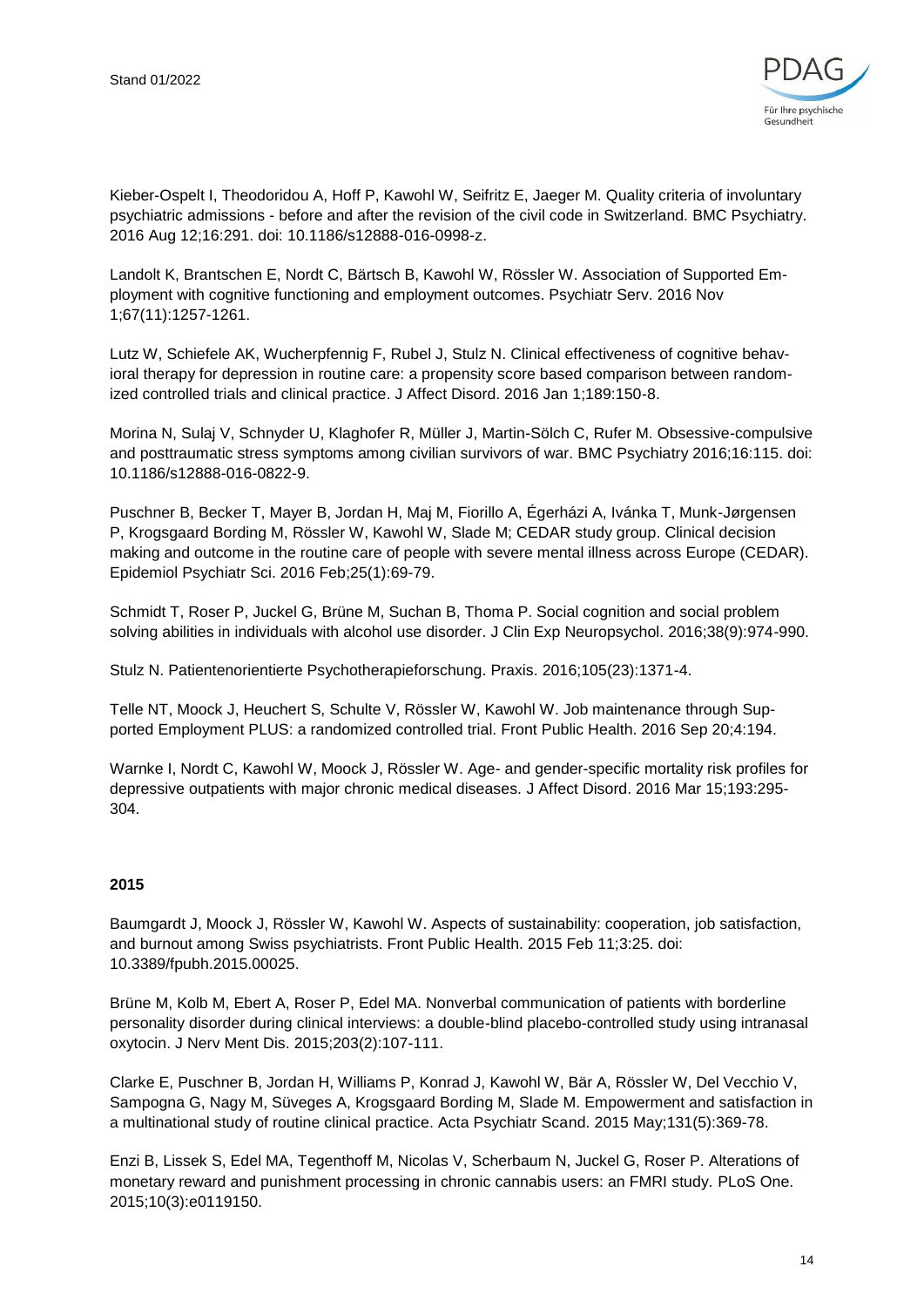

Hepp U, Borst U. Häusliche Gewalt. Praxis. Praxis. 2015;104:83-8.

Holper L, Aleksandrowicz A, Müller M, Ajdacic-Gross V, Haker H, Fallgatter AJ, Hagenmuller F, Rössler W, Kawohl W. Brain correlates of verbal fluency in subthreshold psychosis assessed by functional near-infrared spectroscopy. Schizophr Res. 2015 Oct;168(1-2):23-9.

Jaeger M, Briner D, Kawohl W, Seifritz E, Baumgartner-Nietlisbach G. Psychosocial functioning of individuals with schizophrenia in community housing facilities and the psychiatric hospital in Zurich. Psychiatry Res. 2015 Dec 15;230(2):413-8.

Janhsen K, Roser P, Hoffmann K. The problems of long-term treatment with benzodiazepines and related substances. Dtsch Arztebl Int. 2015;112(1-2):1-7.

Kästner D, Büchtemann D, Warnke I, Radisch J, Baumgardt J, Giersberg S, Kopke K, Moock J, Kawohl W, Rössler W. Clinical and functional outcome of assertive outreach for patients with schizophrenic disorder: results of a quasi-experimental controlled trial. Eur Psychiatry. 2015 Sep;30(6):736- 42.

Kawohl W, Moock J, Heuchert S, Rössler W. Job maintenance by Supported Employment: an overview of the "Supported Employment Plus" trial. Front Public Health. 2015 May 26;3:140. doi: 10.3389/fpubh.2015.00140.

Konrad J, Loos S, Neumann P, Zentner N, Mayer B, Slade M, Jordan H, De Rosa C, Del Vecchio V, Égerházi A, Nagy M, Bording MK, Sørensen HØ, Kawohl W, Rössler W, Puschner B; CEDAR Study Group. Content and implementation of clinical decisions in the routine care of people with severe mental illness. J Ment Health. 2015 Feb;24(1):15-9.

Lay B. The relationship between mental disorder and violence [letter]. Archives of Clinical Psychiatry 2015;42(1):31-2.

Lay B, Blank C, Lengler S, Drack T, Bleiker M, Rössler W. Preventing compulsory admission to psychiatric inpatient care using psycho-education and monitoring: feasibility and outcomes after 12 months. Eur Arch Psychiatry Clin Neurosci. 2015;265(3):209-17.

Lay B, Drack T, Bleiker M, Lengler S, Blank C, Rössler W. Preventing compulsory admission to psychiatric inpatient care: perceived coercion, empowerment, and self-reported mental health functioning after 12 months of preventive monitoring. Front Psychiatry. 2015; 6:161 doi: 10.3389/fpsyt.2015.00161.

Loos S, Arnold K, Slade M, Jordan H, Del Vecchio V, Sampogna G, Süveges Á, Nagy M, Krogsgaard Bording M, Østermark Sørensen H, Rössler W, Kawohl W, Puschner B; CEDAR study group. Courses of helping alliance in the treatment of people with severe mental illness in Europe: a latent class analytic approach. Soc Psychiatry Psychiatr Epidemiol. 2015 Mar;50(3):363-70.

Loos S, Arnold K, Slade M, Jordan H, Del Vecchio V, Sampogna G, Süveges Á, Nagy M, Krogsgaard Bording M, Østermark Sørensen H, Rössler W, Kawohl W, Puschner B; CEDAR study group. Erratum to: Courses of helping alliance in the treatment of people with severe mental illness in Europe: a latent class analytic approach. Soc Psychiatry Psychiatr Epidemiol. 2015 Apr;50(4):673. doi: 10.1007/s00127-015-1020-7.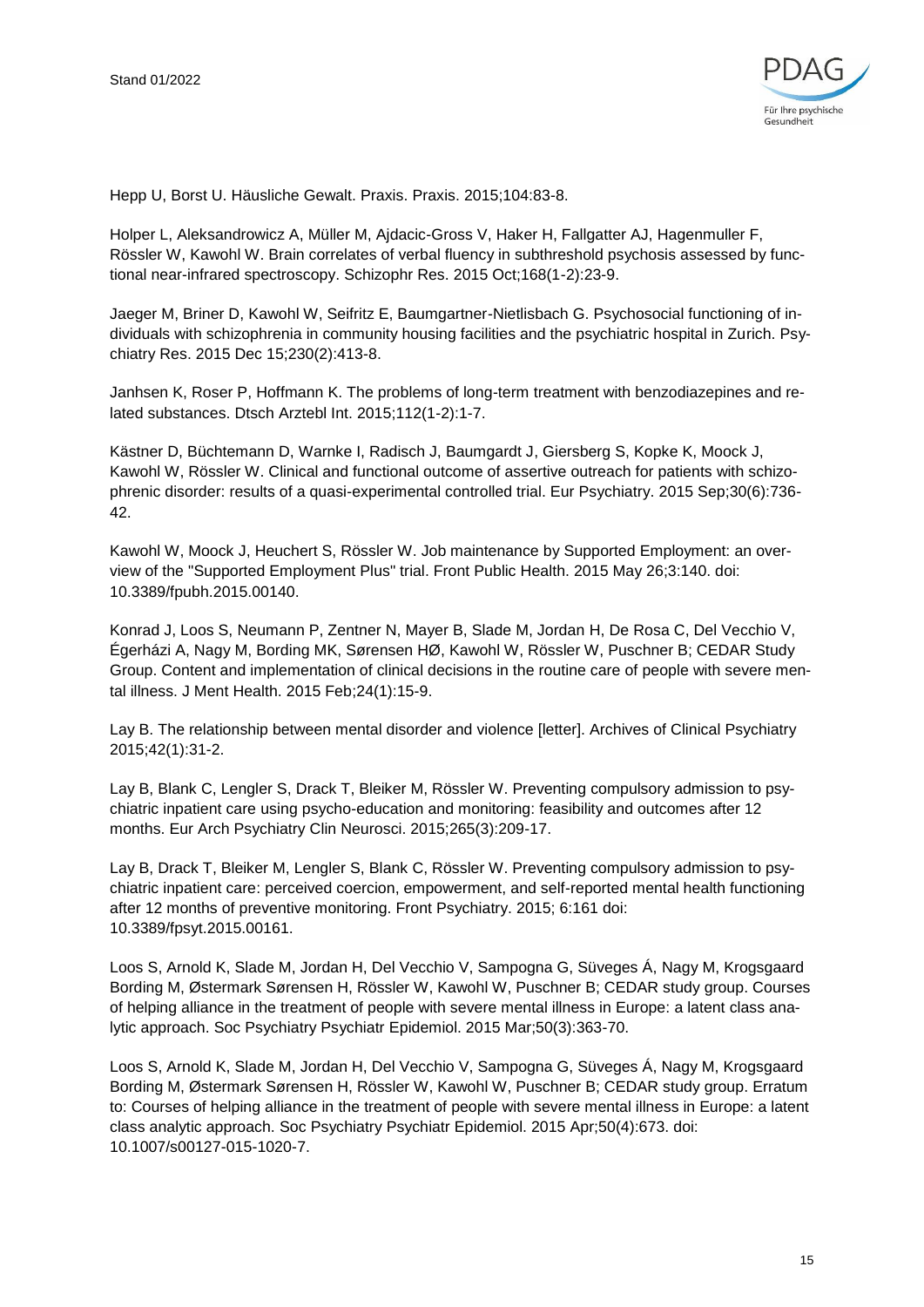

Luckhaus C, Lay B, Frommann N, Janssen B, Nitschke J. Three prevention studies ongoing in Germany and Switzerland enrolling psychiatric patients at high risk for violence and compulsory hospitalization: comparing aims, designs and methods. Aggress Violent Behav. 2015; 2:1-8.

Nordt C, Warnke I, Seifritz E, Kawohl W. Modelling suicide and unemployment: a longitudinal analysis covering 63 countries, 2000-11. Lancet Psychiatry. 2015 Mar;2(3):239-45.

Pichler EM, Hattwich G, Grunze H, Muehlbacher M. Safety and tolerability of anticonvulsant medication in bipolar disorder. Expert Opin Drug Saf. 2015; 14(11):1703-1724.

Plöderl M, Fartacek C, Kunrath S, Pichler EM, Fartacek R, Datz C, Niederseer D. Nothing like Christmas--suicides during Christmas and other holidays in Austria. Eur J Public Health. 2015; 25(3): 410- 413.

Rodgers S, Ajdacic-Gross V, Kawohl W, Müller M, Rössler W, Hengartner MP, Castelao E, Vandeleur C, Angst J, Preisig M. Comparing two basic subtypes in OCD across three large community samples: a pure compulsive versus a mixed obsessive-compulsive subtype. Eur Arch Psychiatry Clin Neurosci. 2015 Dec;265(8):719-34.

Rössler W, Ajdacic-Gross V, Müller M, Rodgers S, Kawohl W, Haker H, Hengartner MP. Association between processing speed and subclinical psychotic symptoms in the general population: focusing on sex differences. Schizophr Res. 2015 Aug;166(1-3):316-21.

Stulz N, Nevely A, Hilpert M, Bielinski D, Spisla C, Maeck L, Hepp U. Referral to inpatient treatment does not necessarily imply a need for inpatient treatment. Adm Policy Ment Health. 2015 Jul;42(4):474-83.

Theodoridou A, Hengartner MP, Gairing SK, Jäger M, Ketteler D, Kawohl W, Lauber C, Rössler W. Evaluation of a new person-centered integrated care model in psychiatry. Psychiatr Q. 2015 Jun;86(2):153-68.

Viering S, Jäger M, Bärtsch B, Nordt C, Rössler W, Warnke I, Kawohl W. Supported Employment for the reintegration of disability pensioners with mental illnesses: a randomized controlled trial. Front Public Health. 2015 Oct 20;3:237. doi: 10.3389/fpubh.2015.00237.

Viering S, Jäger M, Kawohl W. Welche Faktoren beeinflussen den Erfolg von Supported Employment? Psychiatr Prax. 2015;42(6):299-308.

Viering S, Jäger M, Nordt C, Bühler F, Bärtsch B, Leimer H, Sommerfeld P, Rössler W, Kawohl W. Does "Individual Placement and Support" satisfy the users' needs? Front Public Health. 2015 Jun 16;3:160. doi: 10.3389/fpubh.2015.00160.

#### **2014**

Ajdacic-Gross V, Müller M, Rodgers S, Warnke I, Hengartner MP, Landolt K, Hagenmuller F, Meier M, Tse LT, Aleksandrowicz A, Passardi M, Knöpfli D, Schönfelder H, Eisele J, Rüsch N, Haker H, Kawohl W, Rössler W. The ZInEP epidemiology survey: background, design and methods. Int J Methods Psychiatr Res. 2014 Dec;23(4):451-68.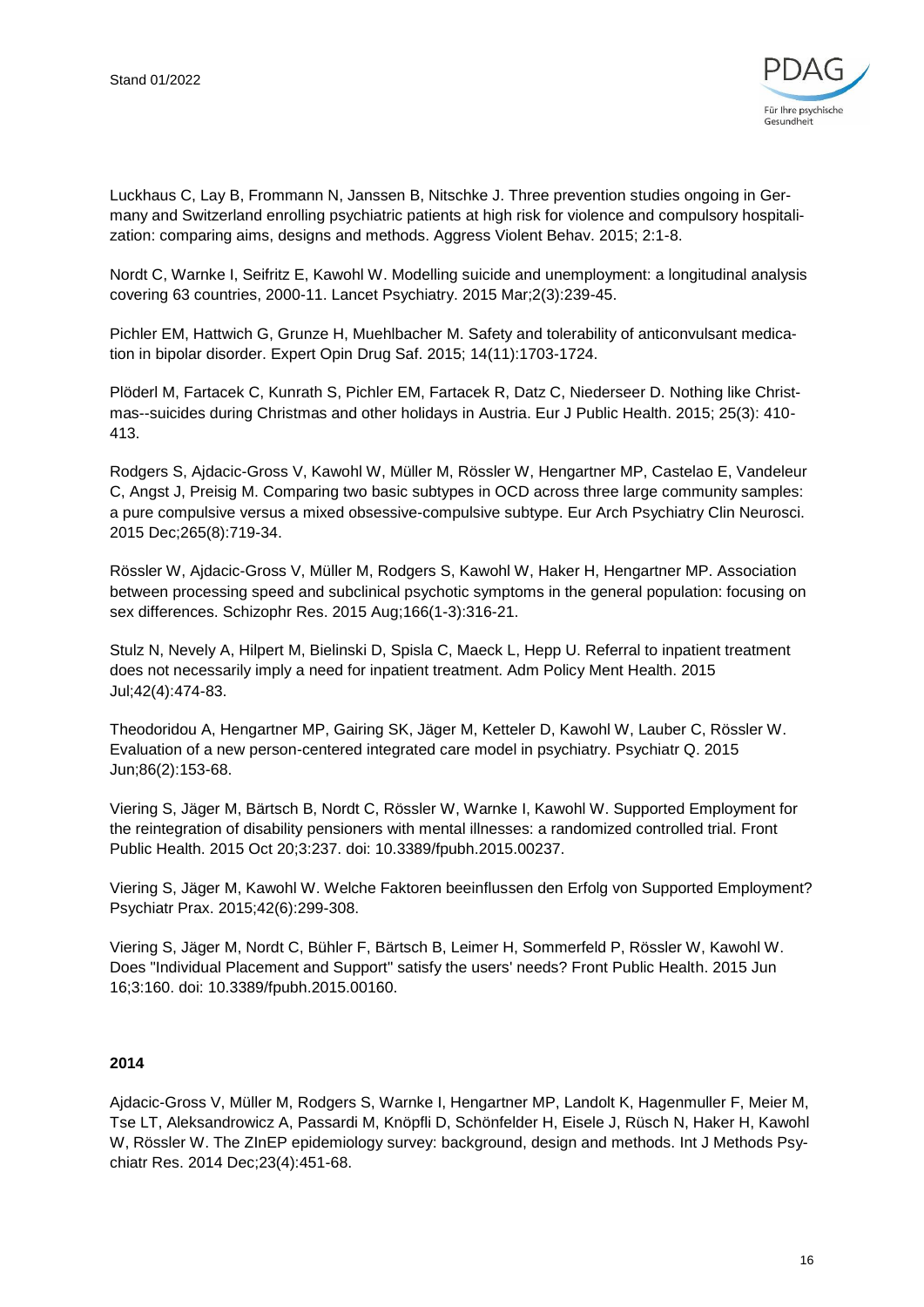

Baumgardt J, Radisch J, Touil E, Moock J, Plewig HJ, Kawohl W, Rössler W. Aspekte der Nachhaltigkeit in der ambulanten Versorgung von Menschen mit Demenz. Psychiatr Prax. 2014;41(8):424-31.

Brodbeck J, Stulz N, Itten S, Regli D, Znoj H, Caspar F. The structure of psychopathological symptoms and the associations with DSM-diagnoses in treatment seeking individuals. Compr Psychiatry. 2014 Apr;55(3):714-26.

Fountoulakis KN, Kawohl W, Theodorakis PN, Kerkhof AJ, Navickas A, Höschl C, Lecic-Tosevski D, Sorel E, Rancans E, Palova E, Juckel G, Isacsson G, Jagodic HK, Botezat-Antonescu I, Warnke I, Rybakowski J, Azorin JM, Cookson J, Waddington J, Pregelj P, Demyttenaere K, Hranov LG, Stevovic LI, Pezawas L, Adida M, Figuera ML, Pompili M, Jakovljević M, Vichi M, Perugi G, Andreassen O, Vukovic O, Mavrogiorgou P, Varnik P, Bech P, Dome P, Winkler P, Salokangas RK, From T, Danileviciute V, Gonda X, Rihmer Z, Benhalima JF, Grady A, Leadholm AK, Soendergaard S, Nordt C, Lopez-Ibor J. Relationship of suicide rates to economic variables in Europe: 2000-2011. Br J Psychiatry. 2014 Dec;205(6):486-96.

Giacco D, Luciano M, Del Vecchio V, Sampogna G, Slade M, Clarke E, Nagy M, Egerhazi A, Munk-Jørgensen P, Bording MF, Kawohl W, Rössler W, Zentner N, Puschner B, Fiorillo A; CEDAR study group. Desire for information of people with severe mental illness. Soc Psychiatry Psychiatr Epidemiol. 2014 Dec;49(12):1883-91.

Hagenmuller F, Heekeren K, Theodoridou A, Walitza S, Haker H, Rössler W, Kawohl W. Early somatosensory processing in individuals at risk for developing psychoses. Front Behav Neurosci. 2014 Sep 11;8:308. doi:10.3389/fnbeh.2014.00308.

Herdener M, Humbel T, Esposito F, Habermeyer B, Cattapan-Ludewig K, Seifritz E. Jazz drummers recruit language-specific areas for the processing of rhythmic structure. Cereb Cortex N Y N 1991. 2014 Mar;24(3):836–43.

Jäger M, Hierlemann F, Kawohl W, Kaiser S, Seifritz E, Hoff P. [Psychiatric services in sheltered and supported housing]. Neuropsychiatr. 2014;28(1):12-8.

Jäger M, Ospelt I, Kawohl W, Theodoridou A, Rössler W, Hoff P. Qualität unfreiwilliger Klinikeinweisungen in der Schweiz. Praxis. 2014;103(11):631-9.

Jokisch D, Roser P, Juckel G, Daum I, Bellebaum C. Impairments in learning by monetary rewards and alcohol-associated rewards in detoxified alcoholic patients. Alcohol Clin Exp Res. 2014;38(7):1947-1954.

Kleine-Budde K, Touil E, Moock J, Bramesfeld A, Kawohl W, Rössler W. Cost of illness for bipolar disorder: a systematic review of the economic burden. Bipolar Disord. 2014 Jun;16(4):337-53.

Landolt K, Wittwer A, Wyss T, Unterassner L, Fach W, Krummenacher P, Brugger P, Haker H, Kawohl W, Schubiger PA, Folkers G, Rössler W. Help-seeking in people with exceptional experiences: results from a general population sample. Front Public Health. 2014 May 21;2:51. doi: 10.3389/fpubh.2014.00051.

Metzler S, Theodoridou A, Aleksandrowicz A, Müller M, Obermann C, Kawohl W, Heekeren K. Evaluation of trait adjectives and ego pathology in schizophrenia: an N400 study. Psychiatry Res. 2014 Mar 30;215(3):533-9.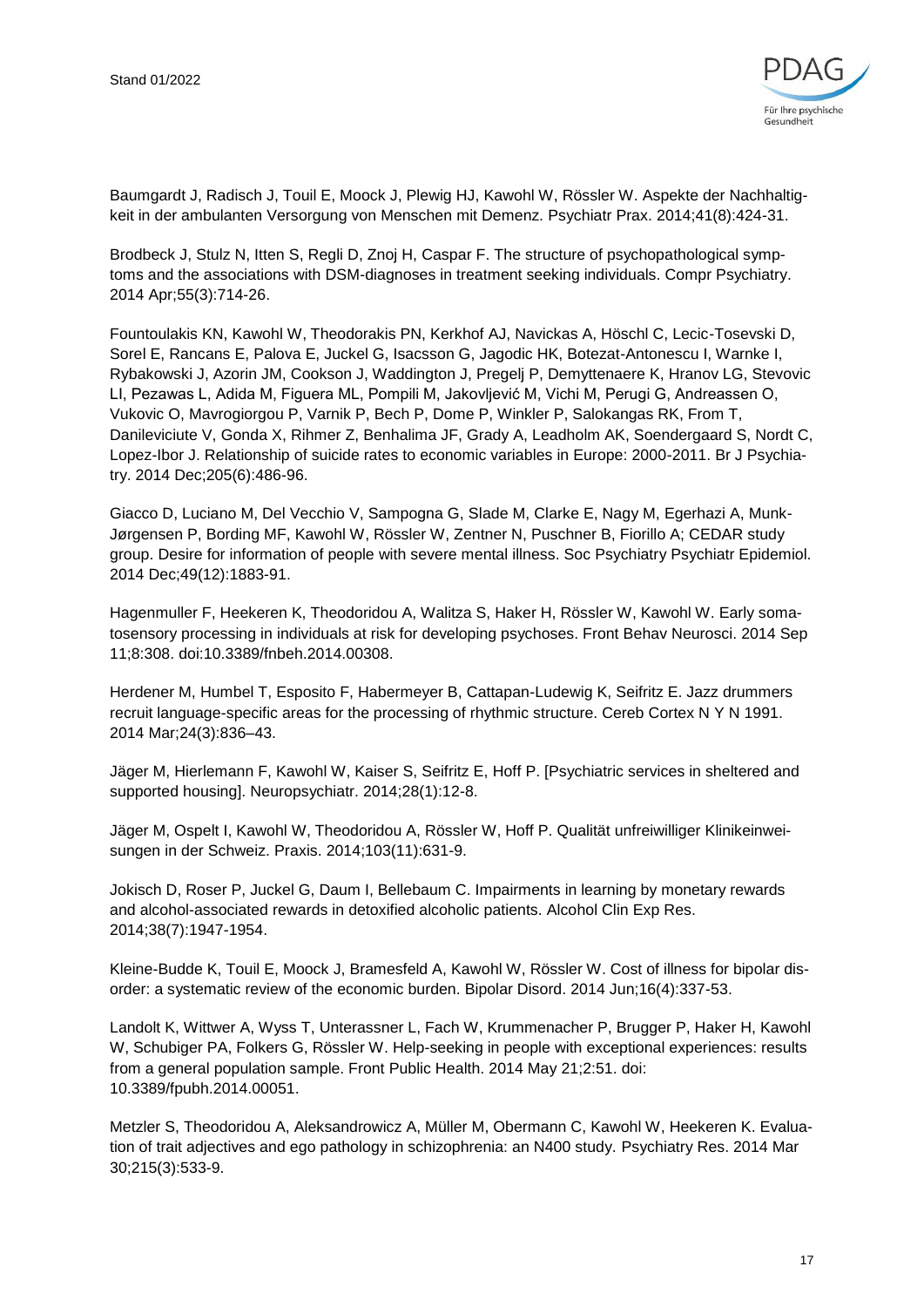

Münger D, Ramseier F. Sind wir so, wie es die Patienten von uns erwarten? Bulletin Psy & Psy. 2014;4:14.

Neuner I, Arrubla J, Werner CJ, Hitz K, Boers F, Kawohl W, Shah NJ. The default mode network and EEG regional spectral power: a simultaneous fMRI-EEG study. PLoS One. 2014 Feb 5;9(2):e88214. doi: 10.1371/journal.pone.0088214.

Neuner I, Kawohl W, Arrubla J, Warbrick T, Hitz K, Wyss C, Boers F, Shah NJ. Cortical response variation with different sound pressure levels: a combined event-related potentials and FMRI study. PLoS One. 2014 Oct 3;9(10):e109216. doi: 10.1371/journal.pone.0109216.

Plöderl M, Sellmeier M, Fartacek C, Pichler EM, Fartacek R, Kralovec K. Explaining the suicide risk of sexual minority individuals by contrasting the minority stress model with suicide models. Arch Sex Behav. 2014; 43(8):1559-1570.

Rodgers S, Müller M, Kawohl W, Knöpfli D, Rössler W, Castelao E, Preisig M, Ajdacic-Gross V. Sexrelated and non-sex-related comorbidity subtypes of tic disorders: a latent class approach. Eur J Neurol. 2014 May;21(5):700-7, e44-5.

Rüsch N, Abbruzzese E, Hagedorn E, Hartenhauer D, Kaufmann I, Curschellas J, Ventling S, Zuaboni G, Bridler R, Olschewski M, Kawohl W, Rössler W, Kleim B, Corrigan PW. Efficacy of Coming Out Proud to reduce stigma's impact among people with mental illness: pilot randomised controlled trial. Br J Psychiatry. 2014;204:391-7.

Rüsch N, Müller M, Lay B, Corrigan PW, Zahn R, Schönenberger T, Bleiker M, Lengler S, Blank C, Rössler W. Emotional reactions to involuntary psychiatric hospitalization and stigma-related stress among people with mental illness. Eur Arch Psychiatry Clin Neurosci 2014;264:35-43.

Rüsch N, Nordt C, Kawohl W, Brantschen E, Bärtsch B, Müller M, Corrigan PW, Rössler W. Work-related discrimination and change in self-stigma among people with mental illness during supported employment. Psychiatr Serv. 2014 Dec 1;65(12):1496-8.

Sachs J, Habermeyer E, Ebner G. Qualifizierung und Qualitätskontrolle in der forensischen Psychiatrie – die aktuelle Situation in der Schweiz. Forens Psychiatr Psychol Kriminol. 2014;8:34-40.

Savaskan E, Bopp-Kistler I, Buerge M, Fischlin R, Georgescu D, Giardini U, Hatzinger M, Hemmeter U, Justiniano I, Kressig RW, Monsch A, Mosimann UP, Mueri R, Munk A, Popp J, Schmid R, Wollmer MA. Empfehlungen zur Diagnostik und Therapie der behavioralen und psychologischen Symptome der Demenz (BPSD). Praxis. 2014;103(3):135-48.

Slade M, Jordan H, Clarke E, Williams P, Kaliniecka H, Arnold K, Fiorillo A, Giacco D, Luciano M, Égerházi A, Nagy M, Bording MK, Sørensen HØ, Rössler W, Kawohl W, Puschner B; CEDAR Study Group. The development and evaluation of a five-language multi-perspective standardised measure: clinical decision-making involvement and satisfaction (CDIS). BMC Health Serv Res. 2014 Jul 28;14:323. doi: 10.1186/1472-6963-14-323.

Stulz N, Kunzler A, Barth J, Hepp U. Aptitude-treatment interaction effects in psychooncological interventions. Gen Hosp Psychiatry. 2014 Jan-Feb;36(1):68-73.

Theodoridou A, Heekeren K, Dvorsky D, Metzler S, Franscini M, Haker H, Kawohl W, Rüsch N, Walitza S, Rössler W. Early recognition of high risk of bipolar disorder and psychosis: An overview of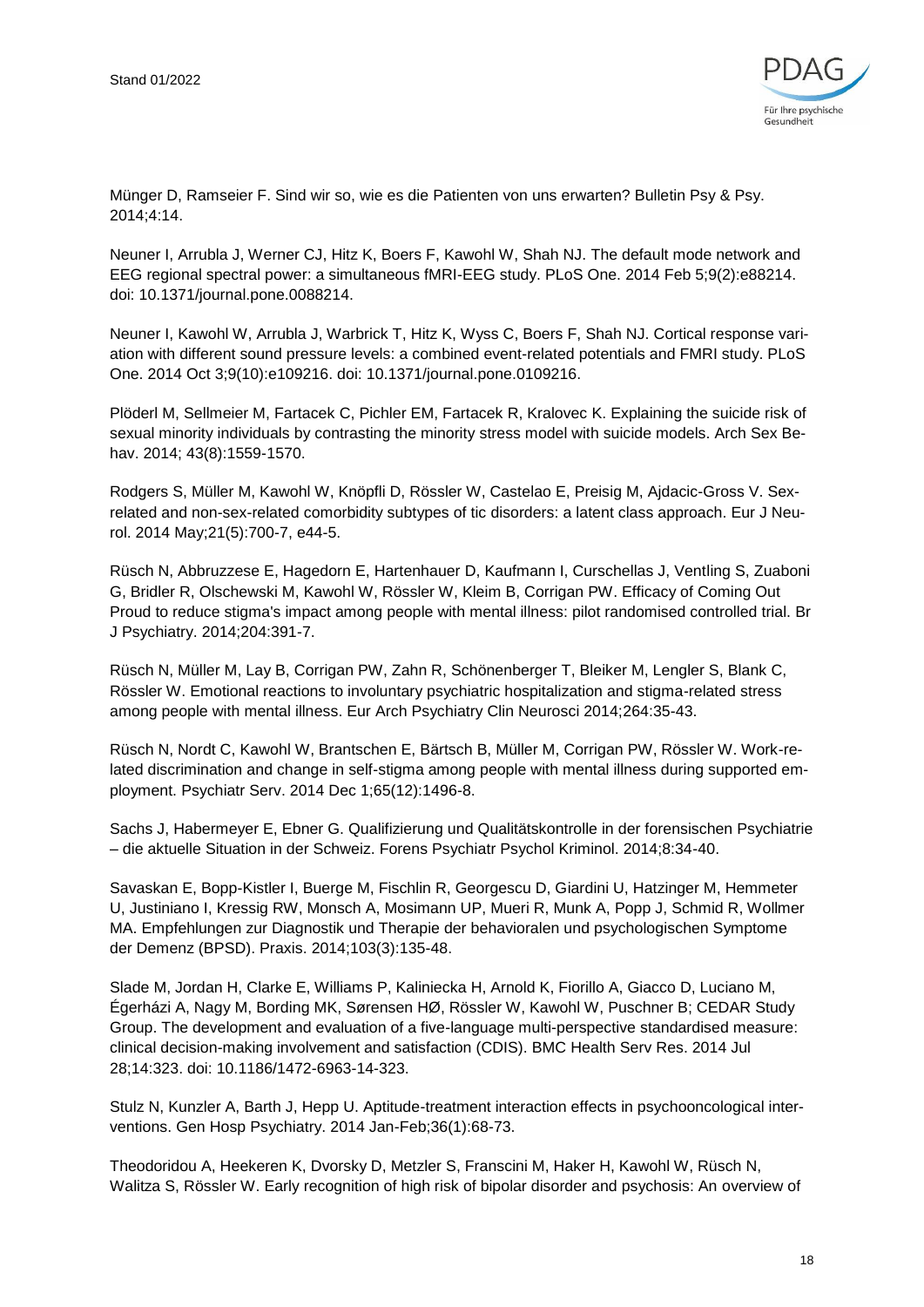

the ZInEP "Early Recognition" study. Front Public Health. 2014 Oct 1;2:166. doi: 10.3389/fpubh.2014.00166.

Voss A, Witt K, Kaschowitz T, Poitz W, Ebert A, Roser P, Bär KJ. Detecting cannabis use on the human skin surface via an electronic nose system. Sensors (Basel). 2014;14(7):13256-13272.

Warnke I, Nordt C, Moock J, Kawohl W, Rössler W. Antidepressants: relationship to the time to psychiatric readmission and probability of being in hospital in depressive patients. Front Public Health. 2014 May 8;2:40. doi: 10.3389/fpubh.2014.00040.

Wyss C, Boers F, Kawohl W, Arrubla J, Vahedipour K, Dammers J, Neuner I, Shah NJ. Spatiotemporal properties of auditory intensity processing in multisensory MEG. Neuroimage. 2014 Nov 15;102 Pt 2:465-73.

#### **2013**

Anderson-Schmidt H, Adler L, Aly C, Anghelescu IG, Bauer M, Baumgärtner J, Becker J, Bianco R, Becker T, Bitter C, Bönsch D, Buckow K, Budde M, Bührig M, Deckert J, Demiroglu SY, Dietrich D, Dümpelmann M, Engelhardt U, Fallgatter AJ, Feldhaus D, Figge C, Folkerts H, Franz M, Gade K, Gaebel W, Grabe HJ, Gruber O, Gullatz V, Gusky L, Heilbronner U, Helbing K, Hegerl U, Heinz A, Hensch T, Hiemke C, Jäger M, Jahn-Brodmann A, Juckel G, Kandulski F, Kaschka WP, Kircher T, Koller M, Konrad C, Kornhuber J, Krause M, Krug A, Lee M, Leweke M, Lieb K, Mammes M, Meyer-Lindenberg A, Mühlbacher M, Müller MJ, Nieratschker V, Nierste B, Ohle J, Pfennig A, Pieper M, Quade M, Reich-Erkelenz D, Reif A, Reitt M, Reininghaus B, Reininghaus EZ, Riemenschneider M, Rienhoff O, Roser P, Rujescu D, Schennach R, Scherk H, Schmauss M, Schneider F, Schosser A, Schott BH, Schwab SG, Schwanke J, Skrowny D, Spitzer C, Stierl S, Stöckel J, Stübner S, Thiel A, Volz HP, von Hagen M, Walter H, Witt SH, Wobrock T, Zielasek J, Zimmermann J, Zitzelsberger A, Maier W, Falkai PG, Rietschel M, Schulze TG. The "DGPPN-Cohort": a national collaboration initiative by the German Association for Psychiatry and Psychotherapy (DGPPN) for establishing a large-scale cohort of psychiatric patients. Eur Arch Psychiatry Clin Neurosci. 2013;263(8):695-701.

Brüne M, Ebert A, Kolb M, Tas C, Edel MA, Roser P. Oxytocin influences avoidant reactions to social threat in adults with borderline personality disorder. Hum Psychopharmacol. 2013;28(6):552-561.

Ebert A, Kolb M, Heller J, Edel MA, Roser P, Brüne M. Modulation of interpersonal trust in borderline personality disorder by intranasal oxytocin and childhood trauma. Soc Neurosci. 2013;8(4):305-313.

Habermeyer B, Esposito F, Händel N, Lemoine P, Kuhl HC, Klarhöfer M, Mager R, Mokros A, Dittmann V, Seifritz E, Graf M. Response inhibition in pedophilia: an FMRI pilot study. Neuropsychobiology. 2013;68(4):228–37.

Habermeyer B, Esposito F, Händel N, Lemoine P, Klarhöfer M, Mager R, Dittmann V, Seifritz E, Graf M. Immediate processing of erotic stimuli in paedophilia and controls: a case control study. BMC Psychiatry. 2013;13:88.

Hepp U, Schnyder U, Hepp-Beg S, Friedrich-Perez J, Stulz N, Moergeli H. Return to work following unintentional injury: a prospective follow-up study. BMJ Open. 2013 Dec 9;3(12):e003635.

Ostermann K, Juckel G, Roser P. Possible association of severe major depression with acute cessation of long-term excessive triptan use. J Clin Pharm Ther. 2013;38(1):77-79.